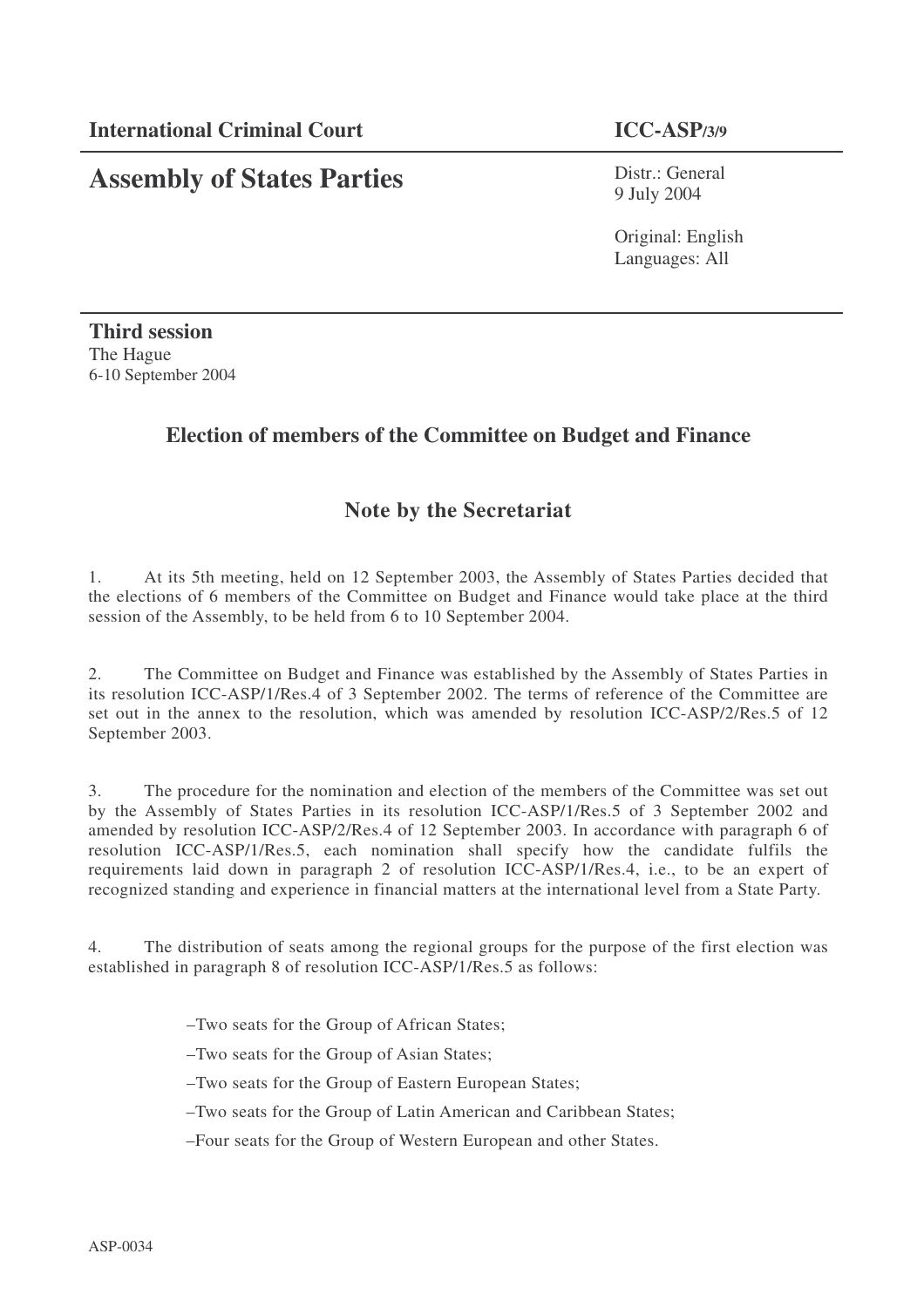ICC-ASP/3/9 Page 2

5. As required by paragraph 9 of resolution ICC-ASP/1/Res.5, every effort shall be made to elect the members of the Committee by consensus, on the basis of a recommendation by the Bureau. In making its recommendation, the Bureau shall consult the regional groups. Under paragraph 10, in the absence of a consensus, the election shall be a matter of substance, and subject to the requirements of article 112, paragraph 7 (a) of the Rome Statute, which provides as follows:

"7. Each State Party shall have one vote. Every effort shall be made to reach decisions by consensus in the Assembly and in the Bureau. If consensus cannot be reached, except as otherwise provided in the Statute:

(a) Decisions on matters of substance must be approved by a two-thirds majority of those present and voting provided that an absolute majority of States Parties constitutes the quorum for voting".

6. In accordance with paragraph 11 of resolution ICC-ASP/1/Res.5, the election shall be by secret ballot. However, this requirement may be dispensed with if the number of candidates corresponds to the number of seats to be filled or in respect of candidates endorsed by the respective regional groups, unless a delegation specifically requests a vote on a given election.

7. Under paragraph 12 of the resolution, the persons elected shall be those candidates from each regional group who obtained the highest number of votes and a two-thirds majority of States Parties present and voting, provided that an absolute majority of the States Parties constitutes the quorum for voting.

8. As a result of the drawing of lots, which took place on 12 September 2003 pursuant to paragraph 13 of resolution ICC-ASP/1/Res.5, the term of office of the following members of the Committee, listed in alphabetical order, would expire on 21 April 2005:

Mr. Eduardo Gallardo Aparicio (Bolivia)

Mr. Peter Lovell (United Kingdom of Great Britain and Northern Ireland)

Mr. John F.S. Muwanga (Uganda)

Mr. Karl Paschke (Germany)

Ms. Inna Šteinbuka (Latvia)

Mr. Michel-Etienne Tilemans (Belgium)

In accordance with the decision of the Assembly of States Parties taken at the 5<sup>th</sup> meeting of its second session, on 12 September 2004, the period for the nomination of candidates was established to run from 1 March to 30 June 2004. By the closing date, a total of seven nominations had been received.

10. Of the 7 nominations, two were made by the Group of African States; one by the Group of Eastern European States; one by the Group of Latin American and Caribbean States; and three by the Group of Western European and other States.

11. In accordance with paragraph 7 of resolution ICC-ASP/1/Res.5, a list in English alphabetical order of all persons nominated, with accompanying documents, is contained in the annex to the present note.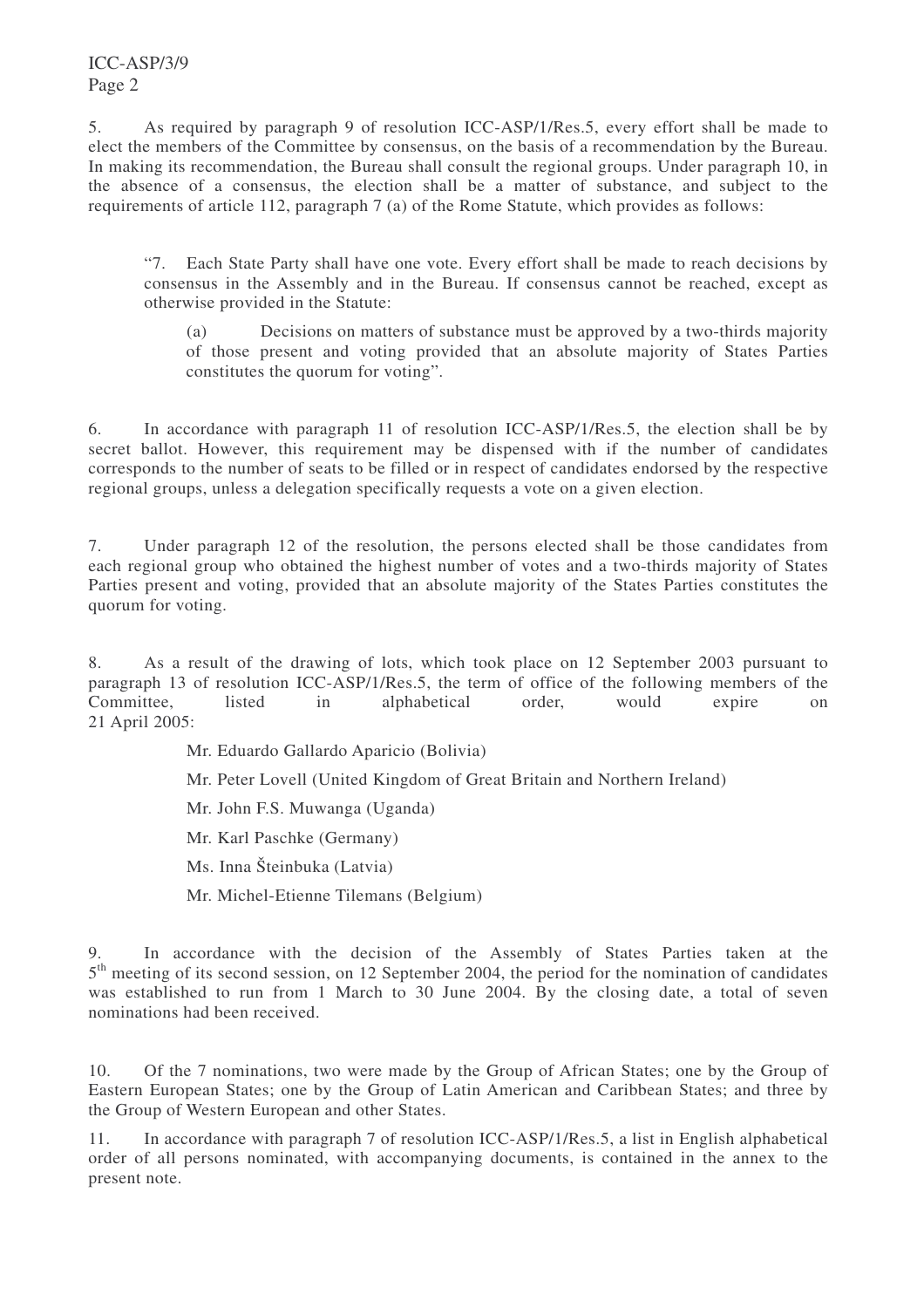# **Annex**

[Original: English/French]

# **Alphabetical list of candidates (with statements of qualifications)**

### **Contents**

| Name and nationality* | Page |
|-----------------------|------|
|                       |      |
|                       |      |
|                       |      |
|                       |      |
|                       |      |
|                       |      |
|                       |      |

<sup>\*</sup> Also the nominating State unless otherwise indicated.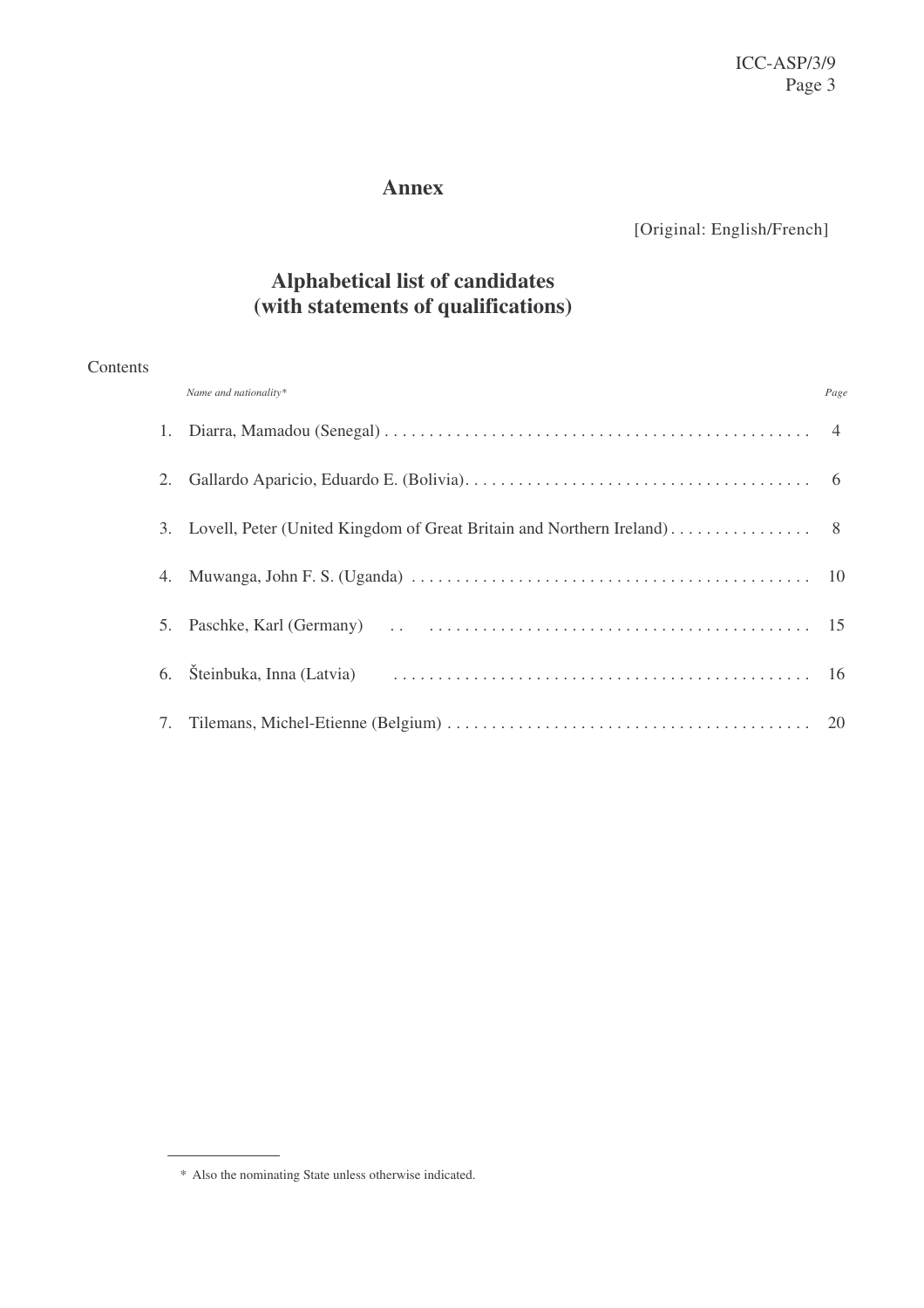# **1. Diarra, Mamadou (Senegal)**

[Original: French]

# **Note verbale**

The Permanent Representative of Senegal to the United Nations presents his compliments to the Director of the Secretariat of the Assembly of States Parties to the Rome Statute of the International Criminal Court and, further to his Note Verbale No. ICC-ASP/3/CBF/N of 31 March 2004, concerning the upcoming election of six members of the Committee on Budget and Finance to be held during the third session in 2004, has the honour to submit the candidature of Mr. Mamadou Diarra, technical adviser to the General Secretariat of the Ministry of Foreign Affairs.

Please find herewith his curriculum vitae.

…

[Original: English/French]

#### **Statement of qualifications**

| Date of Birth: | 5 June 1948                                         |
|----------------|-----------------------------------------------------|
| Place:         | Thies/Senegal                                       |
| Nationality:   | Senegal                                             |
| Gender:        | Male                                                |
| Status:        | Married, 4 children (from 24 to 32 years old)       |
| Decorations:   | Chevalier de l'Ordre du Mérite (Senegal, 1983)      |
|                | Sun Rays Order of the Sacred Treasure (Japan, 1988) |

### **Education**

| 2000:           | MBA (Finances) from the London Business College, London, UK. Main studies:<br>Monetary Economics, Marketing Communication, Management Accounting,<br>Manpower Planning, Advanced International Marketing, Case Study, Corporate<br>Planning, Research methods, Financial Management, Computer Concepts. |  |  |  |  |
|-----------------|---------------------------------------------------------------------------------------------------------------------------------------------------------------------------------------------------------------------------------------------------------------------------------------------------------|--|--|--|--|
| $1969 - 1971$ : | Diploma of Administration and Diplomatic studies: Ecole Nationale<br>d'Administration, Dakar, Senegal. Main studies: Droit et pratiques diplomatique.<br>Droit Administratif et Finances Publiques.                                                                                                     |  |  |  |  |
| 1956-1969:      | Diploma: Baccalaureate General Studies                                                                                                                                                                                                                                                                  |  |  |  |  |

#### **Summary of work experience**

- 2000-present: Advisor to the Secretary General, Ministry of Foreign Affairs, Dakar on Administrative and Financial Matters.
- 1994-2000: Economic Counselor, Embassy of Senegal, London (UK) in charge of promotion of trade and tourism and other matters of bilateral cooperation
- 06/1993-12/1993: Director of Administration and Finance, Ministry of Foreign Affairs, Dakar, in charge of the supervision of administrative, financial and accounting services of the Ministry of Foreign Affairs.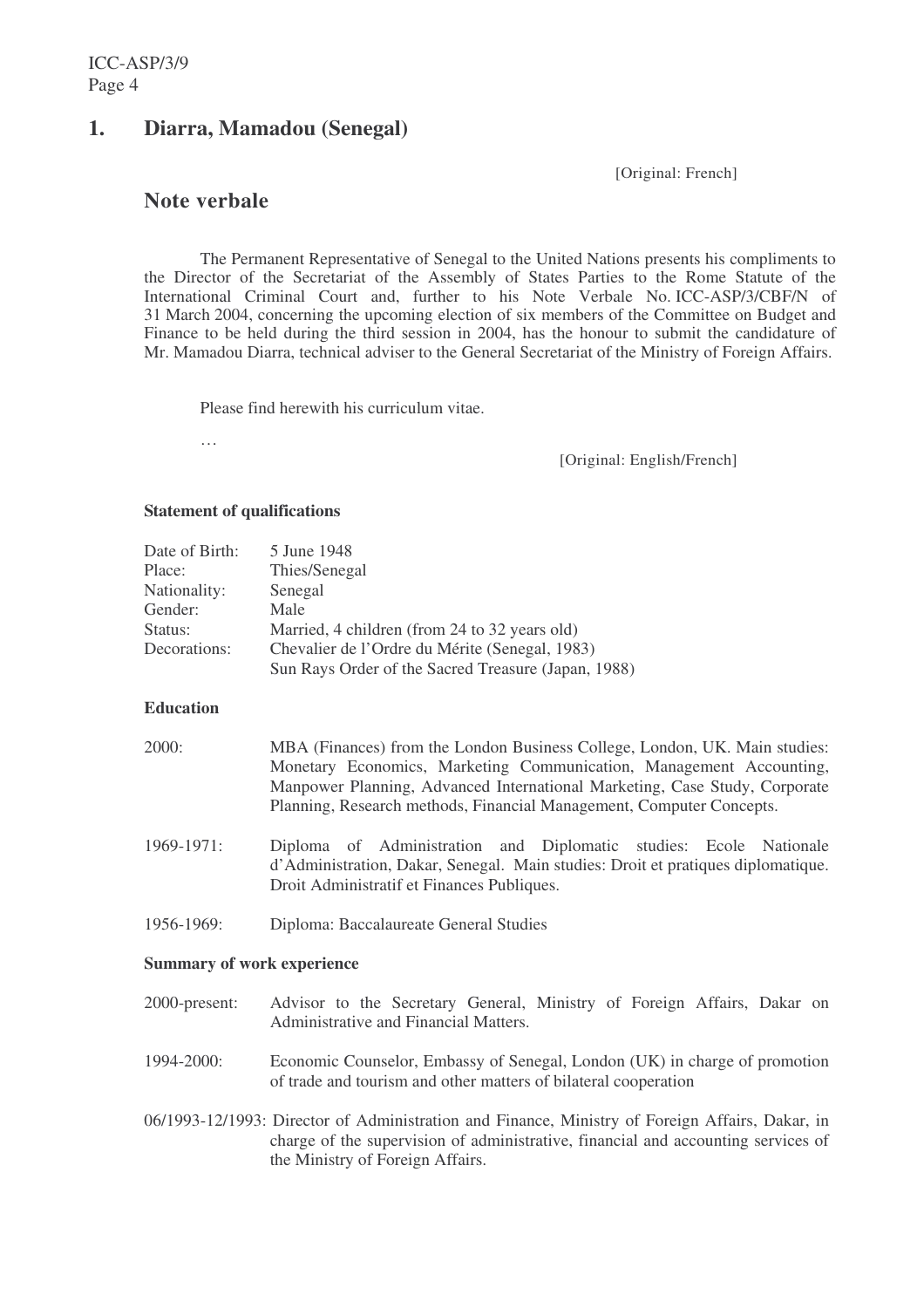- 1991-1993 Deputy Director of Administration and Finance, Head of the Budget and Finance Management Division for the External Services of Ministry of Foreign Affairs.
- 1987-1991: Economic and Finance Counselor, Embassy of Senegal in Tokyo, Japan. In charge of bilateral cooperation, the promotion of trade and tourism and the relations with NGOs. Also Financial Counselor of the Embassy.
- 1985-1987: Financial First Secretary, Embassy of Senegal Riyadh (Saudi Arabia). In charge of relations with the Saudi Fund for Development and the Islamic Bank.
- 1981-1985: Head of Financial Division Ministry of Foreign Affairs, Dakar (Senegal). In charge of the budget and finance management of the central and external services of the Ministry of Foreign Affairs.
- 1979-1981: Financial First Secretary, Embassy of Senegal, Kinshasa (Zaire).
- 1974-1979: Financial First Secretary, Embassy of Senegal, Addis Ababa (Ethiopia). Representing the Embassy in the OAU Consultative Committee on Budget and Finance and in the Executive Committee of the UN/ECA.
- 1971-1973: Junior Officer, then head of the International Conventions and Agreements Division, Ministry of Foreign Affairs, Dakar (Senegal), head of the 'Americas' Division.
- 01/06/1970 Trainee in the Ministries of Foreign Affairs and Finance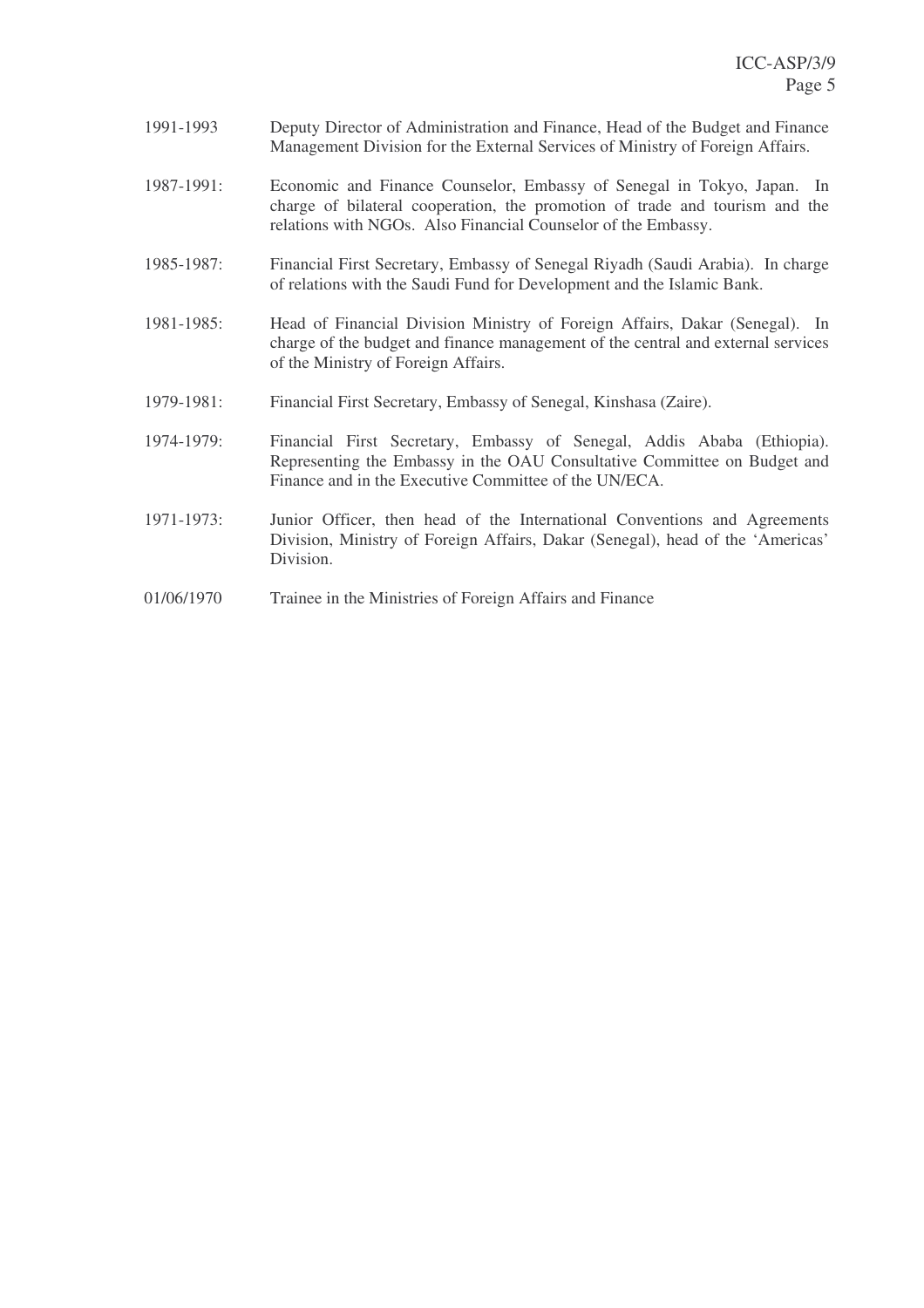# **2. Gallardo Aparicio, Eduardo E. (Bolivia)**

[Original: English]

# **Note verbale**

The Embassy of the Republic of Bolivia presents its compliments to the Permanent Secretariat of the Assembly of States Parties of the Rome Statute, and has the honour to inform that the Government of Bolivia has decided to present the candidature of Mr. Eduardo E. Gallardo-Aparicio, for re-election to the Committee on Budget and Finance of the International Criminal Court, at the elections which will take place during the Third Session of the Assembly of States Parties, in The Hague, from the  $6<sup>th</sup>$  to the  $10<sup>th</sup>$  of September 2004.

Mr. Gallardo is a Bolivian professional diplomat with experience and knowledge in financial and administrative issues of the International Criminal Court, having participated in the sessions of the Budget and Finance Committee both in New York and in The Hague.

Furthermore, Mr. Gallardo was the Delegate of Bolivia to the Fifth Committee (Budget and Finance) of the General Assembly of the United Nations from 1999 to 2001, and actively participated in the negotiations of budgetary and contributions issues of the United Nations. Simultaneously, until January 2004, he was a Delegate to Second Committee (Economic) of the General Assembly.

The attached hereto is the Curriculum Vitae of Mr. Eduardo E. Gallardo-Aparicio.

…

### **Statement of qualifications**

| Place and date of birth: | La Paz, Bolivia, $9th$ September 1971                                                                                                               |
|--------------------------|-----------------------------------------------------------------------------------------------------------------------------------------------------|
| Academic Studies:        | 1997-1999 Master's Degree in International Economic and<br>Integration Relations – CIDES-UMSA. Universidad Mayor<br>de San Andrés, La Paz, Bolivia. |
|                          | 1994-1996 International and Diplomatic Relations.<br>Diplomatic Academy of Bolivia.                                                                 |
|                          | 1989-1993 Bachelor's Degree in Economics. Universidad<br>Mayor de San Andrés, La Paz, Bolivia.                                                      |
|                          | 1989-1994                                                                                                                                           |
| Professional Experience: | 2003-2004 Member of the Committee on Budget and Finance,<br>International Criminal Court, New York and The Hague.                                   |
|                          | 1999-2001 Delegate of Bolivia to the Fifth Committee<br>(Budgetary and Financial) of the General Assembly of the<br>United Nations, New York.       |
|                          | 1999-January 2004 Delegate of Bolivia to the Second<br>Committee (Economic) of the General Assembly, New York.                                      |
|                          | 2000-2001 Delegate of Bolivia to the Economic and Social<br>Council of the United Nations.                                                          |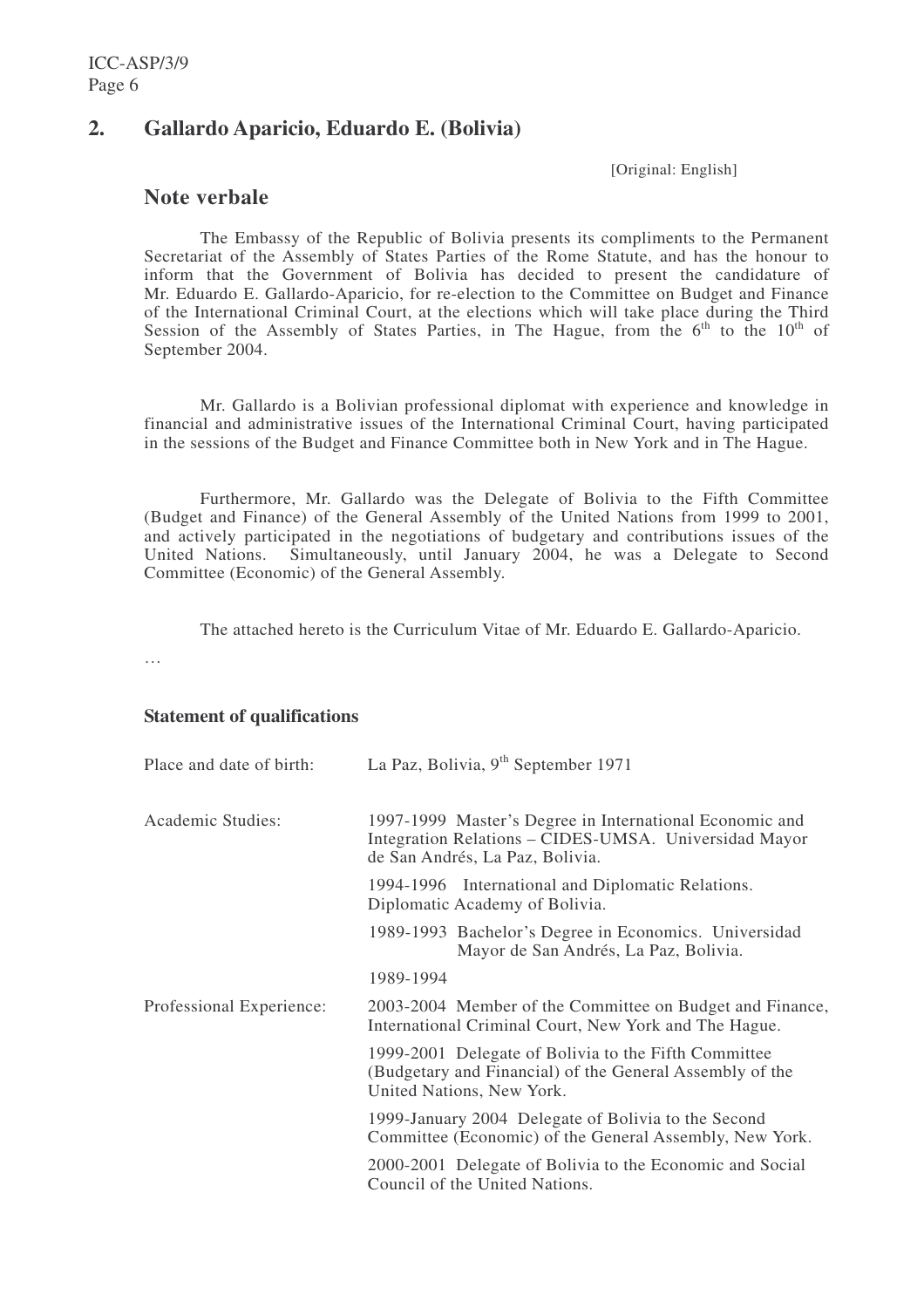| Other activities: | 1998-1999 Ministry of Foreign Affairs and Worship of<br>Bolivia. Directorate General of Sectorial Affairs in charge of<br>Statistical and Economic issues, negotiations of Agreements<br>of double taxation, promotion of investments. |  |  |  |
|-------------------|----------------------------------------------------------------------------------------------------------------------------------------------------------------------------------------------------------------------------------------|--|--|--|
|                   | 1996-1998 Ministry of Foreign Affairs and Worship of<br>Bolivia. Direction of Promotion of Exports, Officer in<br>charge of promotion of exports.                                                                                      |  |  |  |
|                   | 1996-1999                                                                                                                                                                                                                              |  |  |  |
| Languages:        | Spanish and English.                                                                                                                                                                                                                   |  |  |  |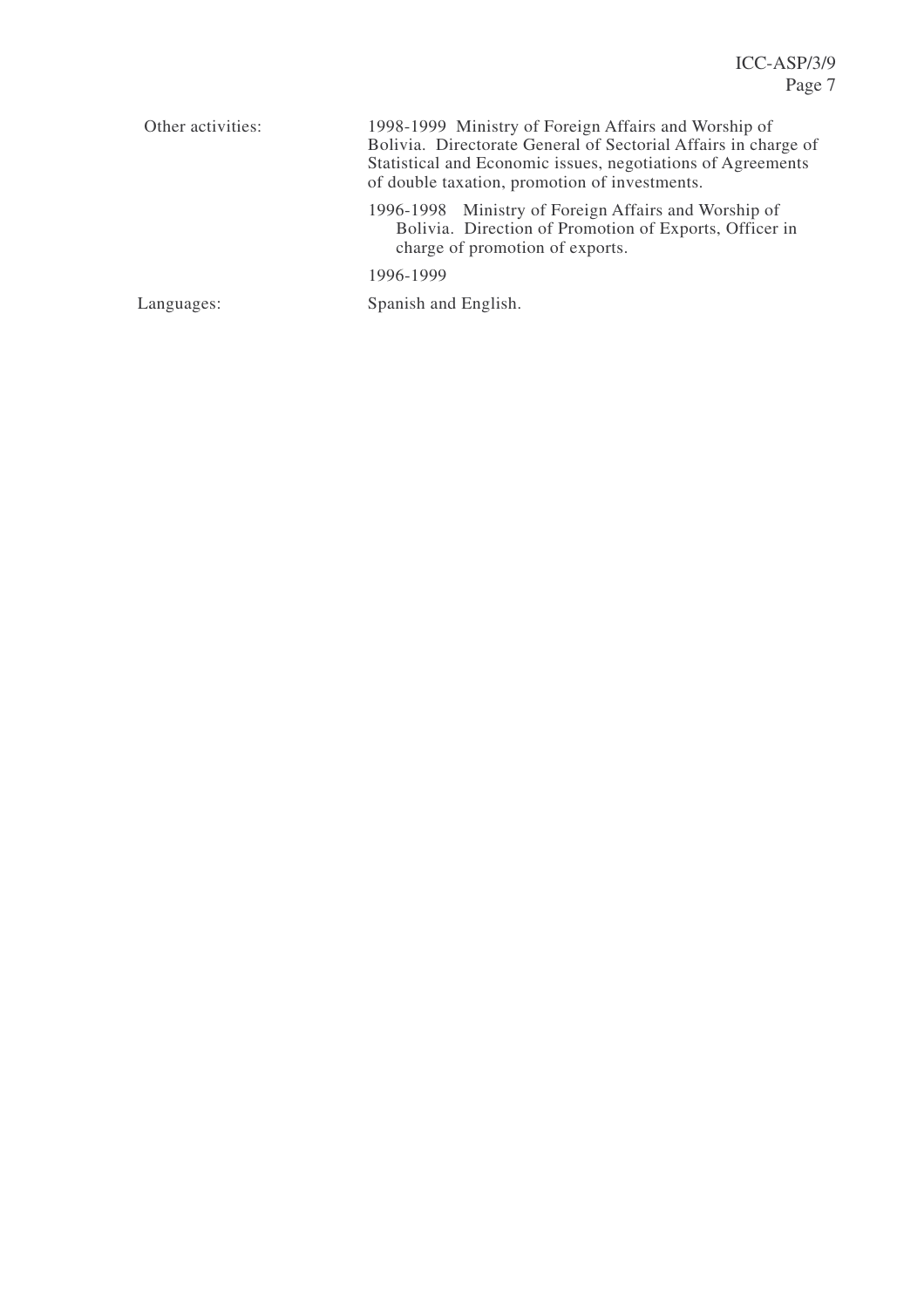# **3. Lovell, Peter (United Kingdom of Great Britain and Northern Ireland)**

[Original: English]

# **Letter**

I have the honour to refer to Note Number ICC-ASP/3/CBF/N, and to inform you that the United Kingdom has decided to nominate Mr Peter Lovell for re-election to the Committee on Budget and Finance of the International Criminal Court, at the elections to be held at the third session of the Assembly of States Parties, The Hague, in September 2004.

A copy of Mr Lovell's curriculum vitae is enclosed.

…

(Signed) Sir Colin Budd Ambassador of the United Kingdom to the Netherlands

#### **Statement of qualifications**

With reference to the requirement that the candidates be experts of recognised standing and experience in financial matters at the international level, I would draw attention to the fact that Mr. Lovell is the Director of Finance for the English Court Service and manages a \$1.3 billion budget. Throughout his career he has had extensive experience of the management and financing of judicial bodies and has been deeply involved in overseeing change through improvements in resource management and budgetary procedures. He has served the Committee of Budget and Finance with distinction since its formation in 2003.

Date of Birth: 25 June 1953

### **Career résumé**

A track record in financial management and planning at both the headquarters and the group level within the Court Service. Broad operational experience in Crown, County and High Court. Successful record of steering change management through improvements to resource management and budgeting processes, restructuring of financial functions at the creation of agency and of management structure review, and setting up major private finance initiative/outsourcing contracts delivering a range of financial and IT services. Has taken forward a number of key initiatives as part of the move from cash to accruals accounting including the restructuring of Resources & Planning Division.

Has represented Court Service at a range of seminars and presentations with international jurisdictions (including the Commonwealth, South America and countries seeking European Union (EU) accession - including Poland, Latvia, Czechoslovakia, Colombia, Hungary, the former Yugoslavia, Indonesia) covering financial management and organization. Has visited Slovakia and Bulgaria as preliminary to EU Phare project, lectured at the Royal Institute of Public Administration (RIPA) on financial management and managing change in court administrations with representatives from Rwanda, Cyprus and Oman, a twinning programme with the Russian Ministry of Justice and a number of presentations on court management to Eastern European States for the British Association for Central and Eastern Europe (BACEE). Currently working with Association of Slovakian Judges. Member of the Committee on Budget and Finance of International Criminal Court since 2003.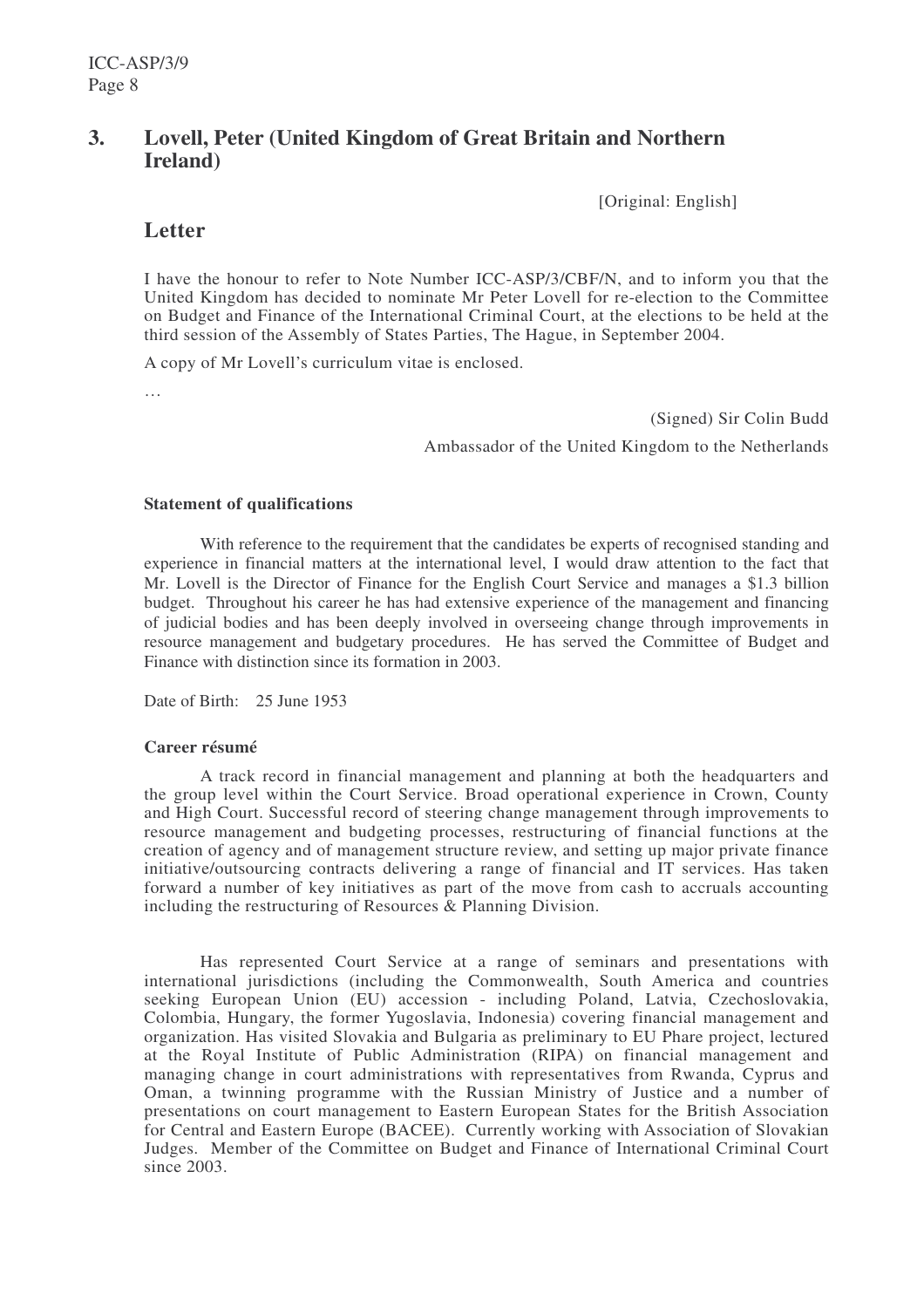#### **Relevant career experience**

October 2002 to date. Director of Finance, Reporting to the Chief Executive and Court Service Board on all financial matters (budget £850 million), including allocation of budgets to meet Government targets, accounts production, advice and investment appraisal on modernization programmes and fee-setting to recover costs of civil courts.

October 2001-October 2002. Field Services Manager. Responsible for allocation of resources (£400 million) to operational areas of courts, and setting of organizational targets. Ongoing monitoring of financial and operational performance, including consultation with the judiciary over aspects of court funding.

November 1999-October 2001. Deputy Director of Finance, Court Service. Coordinated Court Service public spending review bid. Allocations to budget holders, monitoring of financial and business performance. Transferred Court Funds Office financial functions from Public Trustee to Court Service. Management of outsourcing programme and Euro Preparation Teams.

November 1997-November 1999. ARAMIS (Resource Accounting Management Information System) Programme Manager. Overall management of ARAMIS Private Finance Initiative (PFI)/outsourcing programme. Managed implementation stage of Oracle financials. Established structure for managing ongoing developments and implementation. Reviewed structure for overall management of ARAMIS and established Service Delivery Monitoring Unit. Setting and monitoring of annual budget (circa £14 million). Implemented centralisation of vote and legal aid payments, including judicial fees and fee-paid staff.

December 1992-November 1997. Resources and Planning Branch. Preparation of Court Service expenditure plans. Allocation of resources to budget holders. Developed allocation methodology linking funding to cost drivers and planned activity. Monitoring of performance. Produced first Court Service business plan when changed to agency status. Developed revised financial roles and responsibilities for management structure review, producing improved alignment in terms of financial responsibility and accountability.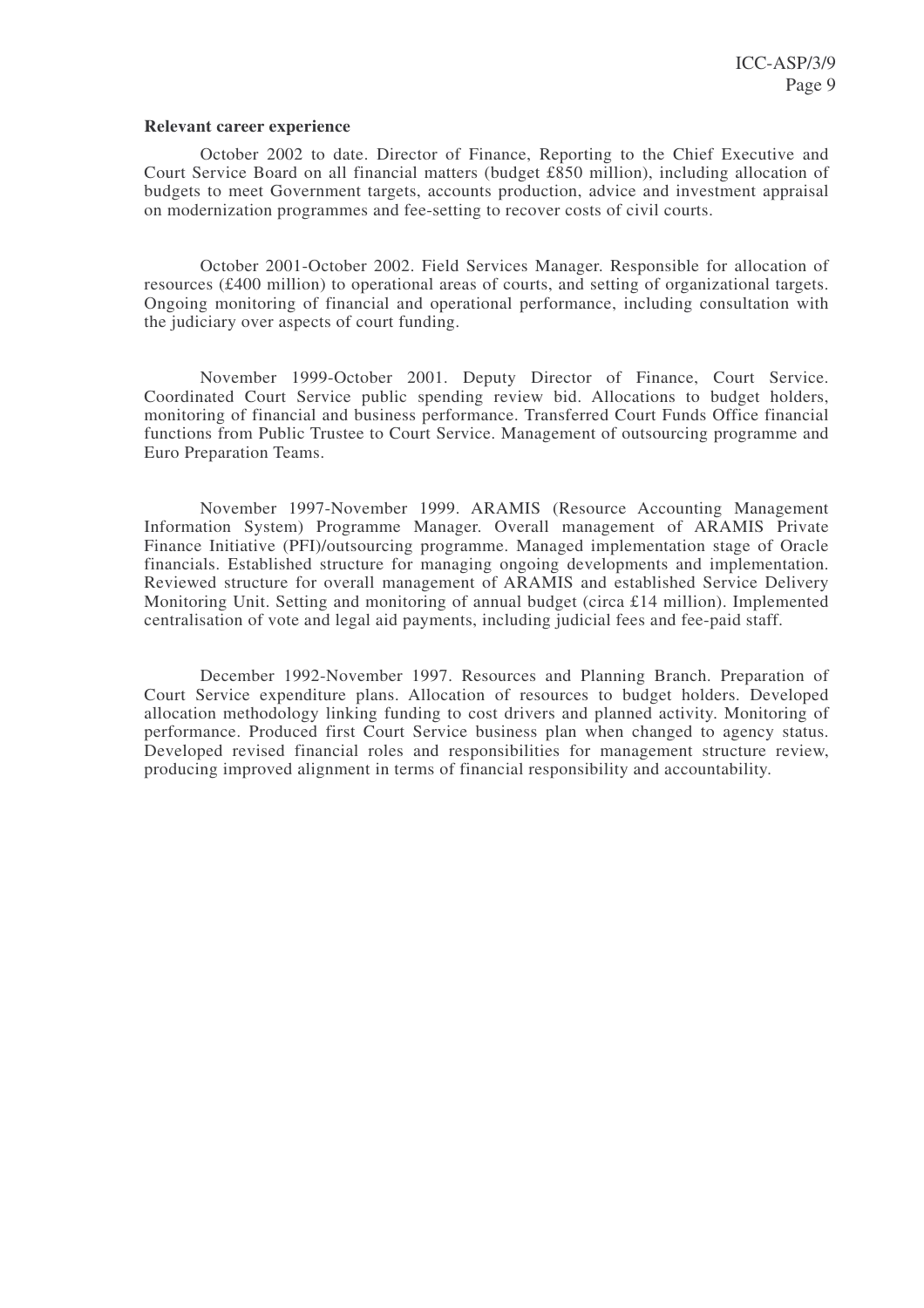# **4. Muwanga, John F. S. (Uganda)**

[Original: English]

#### **Letter**

This is to inform you that the Government of Uganda has decided to nominate Mr. John Muwanga, the Auditor General, for re-election to the Committee on Budget and Finance of the International Criminal Court.

…

(*Signed*) JD Semambo Kalema Ministry of Foreign Affairs

#### **Statement of qualifications**

| Date of Birth:              | 10 January 1956                                                           |  |  |  |  |
|-----------------------------|---------------------------------------------------------------------------|--|--|--|--|
| Nationality:                | Ugandan                                                                   |  |  |  |  |
| Professional Qualification: | Fellow of the Association of Chartered Certified<br>Accountants, UK FCCA  |  |  |  |  |
|                             | Member of the Institute of Certified Public Accountants of<br>Uganda, CPA |  |  |  |  |
| <b>Current Status:</b>      | Auditor General of Uganda                                                 |  |  |  |  |

### **Key experience**

Graduated as a Certified Accountant in December 1979, in Great Britain, and joined the London office of Coopers & Lybrand (now known as PriceWaterhouseCoopers) in February 1980. Obtained extensive international and regional experience having worked with the firm (Coopers & Lybrand) in the London office for two and a half years, seven years in the Zambian office, then thereafter three years with the Lilongwe (Malawi) office. Was a partner with Coopers & Lybrand beginning in 1987 while with the Zambian and Malawi practice. The main tasks were to provide technical direction relating to the audit, company secretarial and taxation affairs of companies in both public and private sectors. The companies included financial institutions, farming estates, parastatal organizations, multinational corporations, local manufacturing and service industries. The responsibilities included ensuring the maintenance of professional, technical and management skills of senior staff and developing appropriate standards of professional work. After I returned to Uganda in 1994 and took up a consultancy assignment on the World Bank project and became attached to the Treasury, my experience broadened to encompass those accounting disciplines and skills pertaining to central and local government. As a consultant on the World Bank project since 1994, I have held line positions within government and headed the portfolio of the Directorate of Accounts, and represented Uganda as the Accountant General internationally. Since 1 January 2001 was appointed the Auditor General of the Republic of Uganda.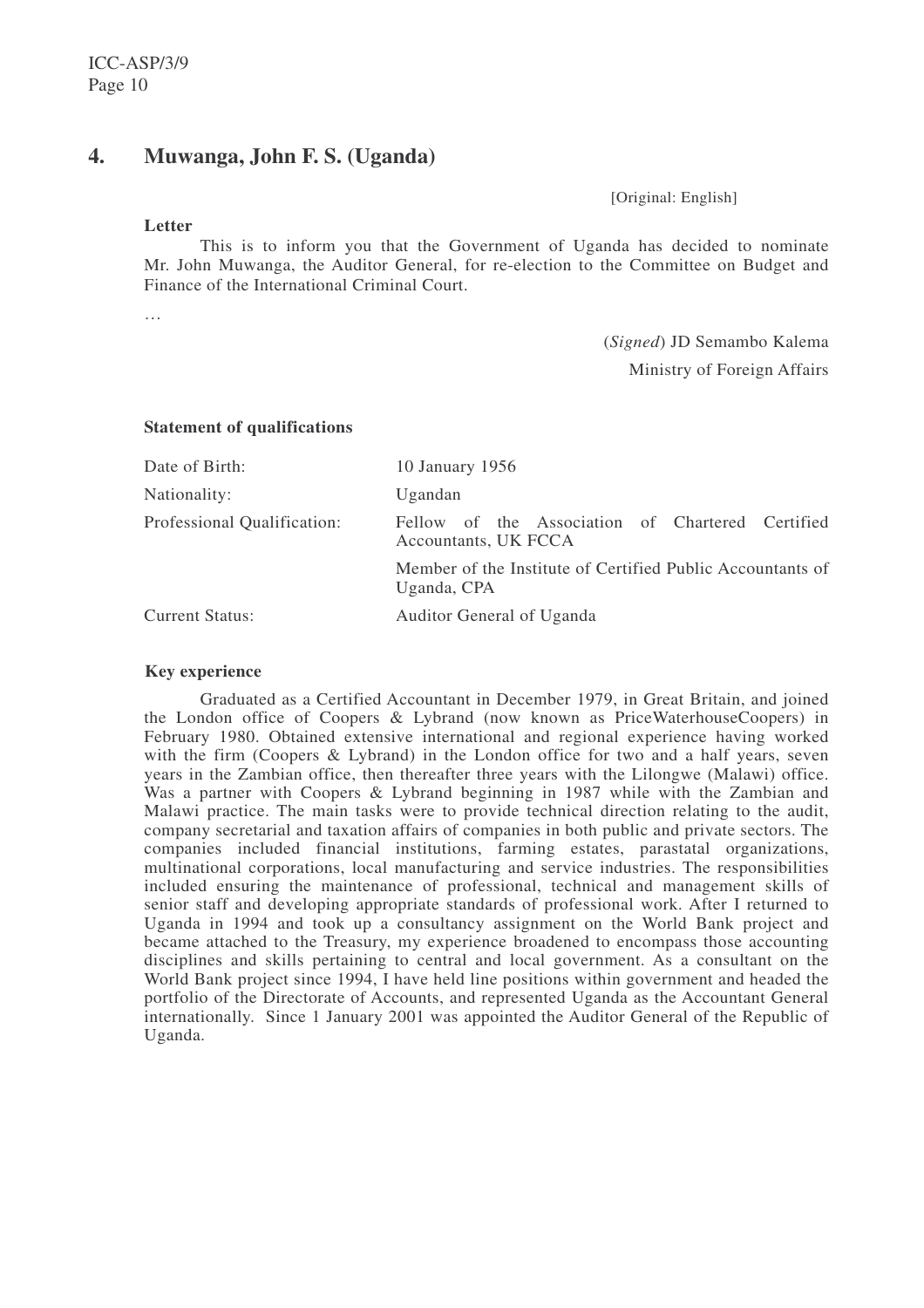#### **Career history**

#### *January 2001 to date: Auditor General of Uganda*

As the Auditor General of the Republic of Uganda, my responsibilities have mainly been to effectively implement the Constitutional provision of article 163, which requires the audit and annual report on the public accounts of Uganda and all public offices including the courts, the central and local government administrations, universities, public corporations and such bodies as established by an Act of Parliament. The Auditor General is a constitutional office whose appointment is by the President of Uganda with the approval of Parliament and has a staff of 350 people of whom the larger proportion are technical staff spread out over the regional offices in Uganda.

#### *November 1994-31 December 2000*

Ministry of Finance, Planning and Economic Development.

Positions:

- International Audit Adviser
- Acting Commissioner/Treasury Officer of Accounts
- Acting Director of Accounts

#### *Since October 1994*

Engaged as the Government's Economic and Financial Management Project's International Audit Adviser to the Ministry of Finance, Planning and Economic Development under World Bank IDA Credit No. 2418-UG. Responsible for the establishment of the government internal audit department, which included drawing up its terms of reference, formulating the staff structure and job descriptions, then ultimately the interviewing and placement of staff. An outline for the international audit manual was also prepared.

#### *Effective from March 1996 (still under the World Bank project)*

Reassigned to the duties of the Commissioner/Treasury Office of Accounts, and reporting to the Permanent Secretary/Secretary to the Treasury. The tasks have been to ensure the proper management and control of the finances of Uganda and their compliance with the Constitution and the Public Finance Act.

#### *Effective from September 1998 (still under the World Bank project)*

Reassigned the duties of the Director of Accounts, of the newly restructured Ministry, and represented Uganda as the Accountant General internally. The departments within the Directorate include Internal Audit, the Treasury Inspectorate and the Treasury Office of Accounts.

#### *November 1993-August 1994*

#### Management Consultant (Audit) Partner, Coopers & Lybrand, Lusaka.

Providing technical direction on audits, which have included, as the engagement partner, Zambia Railways, Zambia National Building Society, African Commercial Bank Limited, Zambia National Commercial Bank and Chibote Meat Corporation Limited. Zambia Railways had gross annual revenues in excess of US\$ 25 million per their latest financial statements, and fixed assets in excess of \$26 million (ZK 700 =  $\overline{USS}$  1.00). Foreign/donorassisted organizations audited included the Zambia Federation of Employers, the United Church of Zambia and various projects sponsored at the University of Zambia.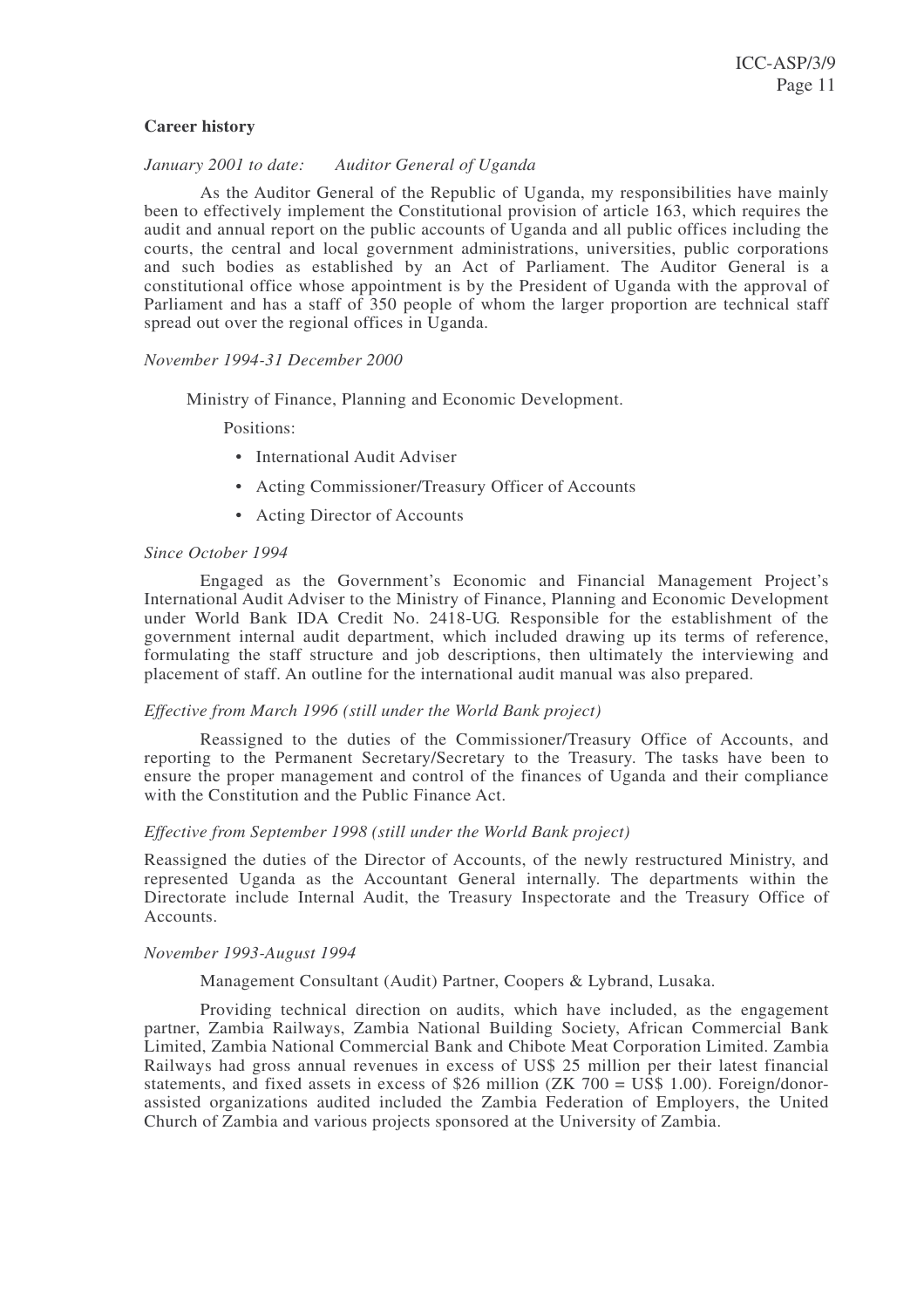#### *June 1990-July 1993*

Resident Partner, Coopers & Lybrand, Lilongwe, Malawi.

Technical Direction:

Providing technical direction on audits, company secretarial and taxation affairs of companies. Some significant clients included Investment Trade and Management Corporation (I.T.M.) with a turnover in excess of MK 54 million (MK  $7 \approx$  US\$ 1.00 (June 1993)), Lilongwe Water Board (public utility company with assets in excess of MK 187 million), Maltraco Limited (a subsidiary of I.T.M. involved with dealership distribution of earth-moving equipment and heavy trucks), and WJ & RL Gulliver, involved in road and building construction.

#### Taxation:

Taxation work included the review of income tax computations and returns prepared on behalf of clients and corresponding with the Department of Taxes to obtain approved assessments; updating, advising and guiding both clients and staff on developments and changes in the taxation legislation.

#### Receiver:

Acting as the Receiver and Manager of eight tobacco estates in receivership.

### Administration:

Attending to staff administration matters while managing the Lilongwe office. Obtaining the correct calibre of technical and professional staff in the right mix, by grade, in order to service the firm's client portfolio in the most effective manner and achieve and maintain the highest professional standards. The comparison of actual time spent on jobs against budgeted time was a key factor in monitoring costs and in the final analysis negotiating and agreeing fees with clients.

#### Training:

Staff training and development was a constant feature as technical input at the most appropriate time enhanced efficiency and quality of the final product. On-the-job training (field training) during the course of an audit, or assignment, and final review on completion ensured that staff were suitably and constantly monitored and trained at the same time. Participation and presentation of various topics during in-house training courses organized in conjunction with the firm's Blantyre office, assisted staff in the development of their audit, accounting and communication skills, particularly during case studies and roleplaying exercises.

Less structured and less formal arrangements were made with individual staff members in guiding them in examination questions and techniques.

#### *June 1989-June 1990*

Partner (Audit), Coopers & Lybrand, Lusaka.

A nine-partner office which was departmentalized into audit taxation, management consultancy, liquidation, accounting and company secretarial. As one of the audit partners my major tasks involved providing technical direction on audits and the maintenance of professional standards.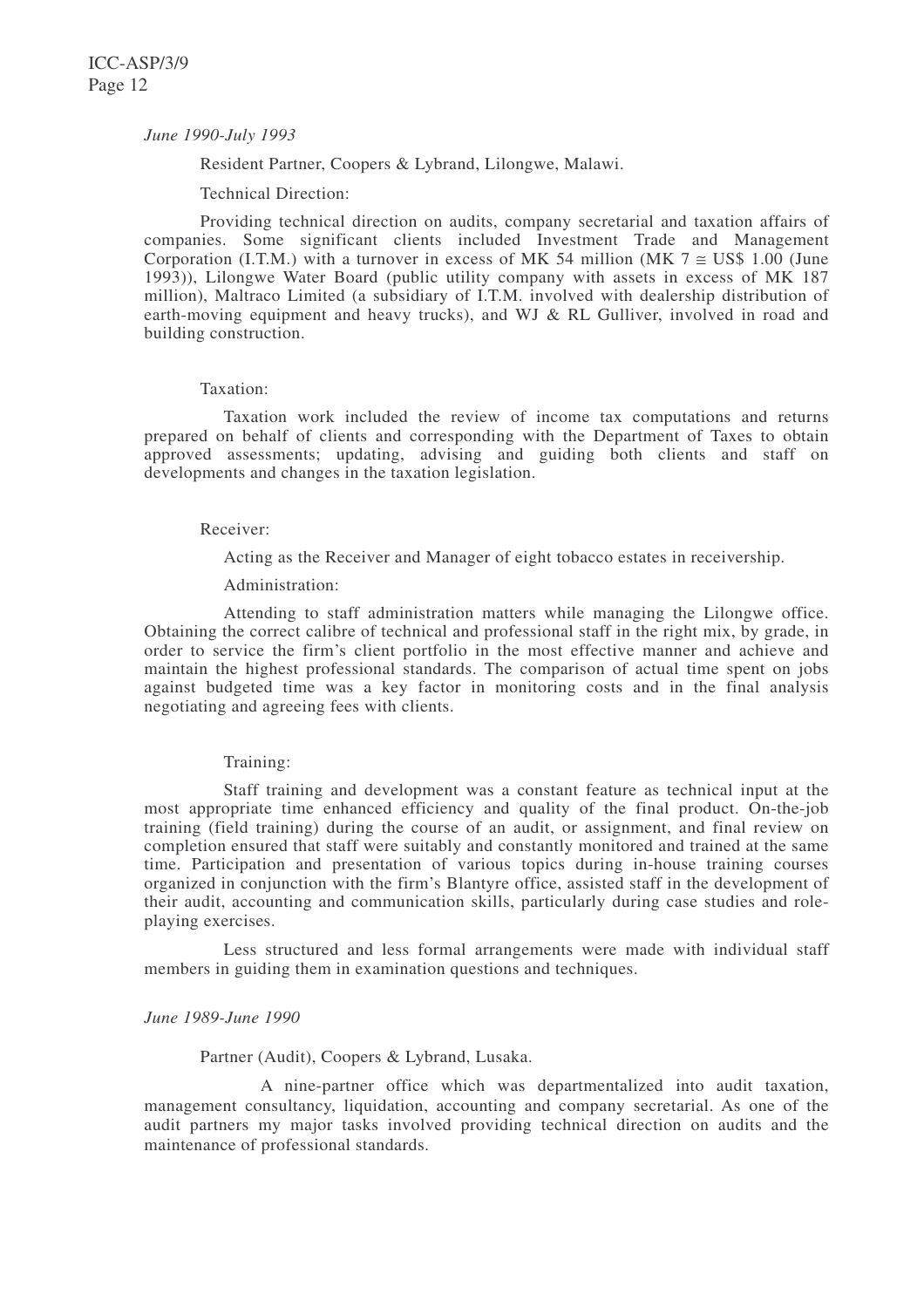As a member of the firm's national technical committee, extensive involvement was undertaken both in the issuance of auditing and accounting guidelines, and the organization and participation in in-house training courses.

*May 1987-June 1989*

Partner, Coopers & Lybrand, Kitwe, Zambia.

As a general practice partner, the work I performed encompassed that of auditing, taxation, company secretarial and developing the firm's accounting and secretarial department's role to that of a more broadly based financial services role and renaming the department as Business Services Group.

*August 1983-May 1987*

Coopers & Lybrand, Lusaka:

•Audit Senior

•Audit Supervisor

•Manager and Special Assistant to the Senior Partner

Duties performed:

Audits:

Auditing those companies in both the private sector and parastatal organizations. The activities of those companies were mainly manufacturing, retail and wholesale, construction, farming, transportation (haulage), ecclesiastical, hotel and financial services. Major clients included Intercontinental Hotel Corporation Limited, Zambia National Provident Fund & Zambia National Wholesale and Marketing Company Limited, Contract Haulage, Premium Oil Industries and Zambia National Commercial Bank.

Special Assistant to the Senior Partner:

The work centred mainly on new and prospective clients. It entailed the compilation and analysis of data and the preparation of various financial reports such as share valuations, cash flow forecasts, appraisal of projects/business ventures and liaison with financial institutions.

*February 1980- November 1982*

Coopers & Lybrand, London:

•Semi Senior

•Senior

As part of a team in the Business Services Group of the London office, varied tasks were performed, which included:

Audits:

•Investigations

•Preparation of statutory and management accounts

•Attending to company secretarial matters

•Preparation of various financial reports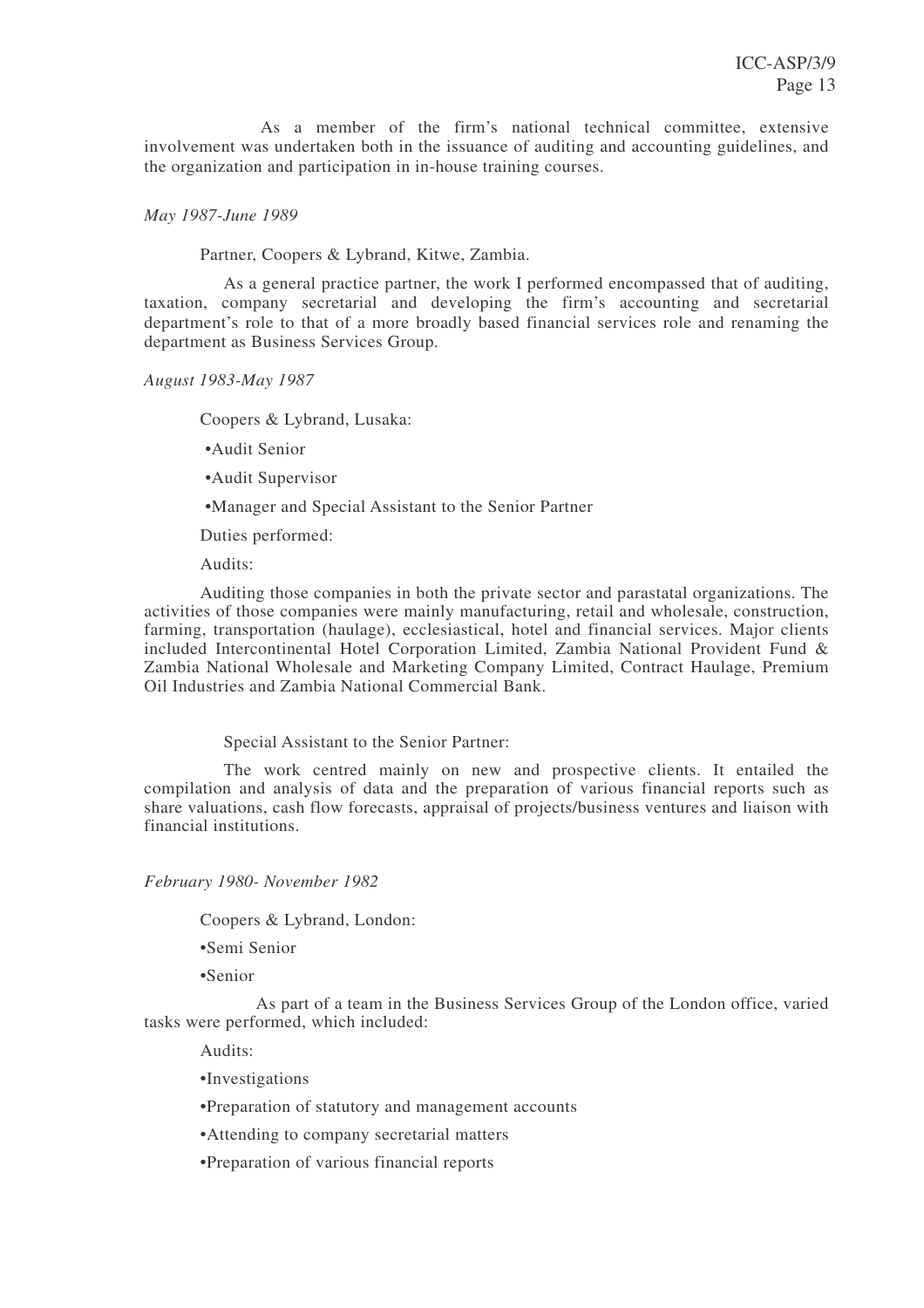### **Social/extra activities**

### *Positions held*

- Member of the Committee on Budget and Finance of the International Criminal Court based in The Hague, the Netherlands, 2003 to date.
- Non Executive Director of Kampala Music School, 2003 to date.
- Ex-Officio Council Member of the Institute of Certified Public Accountants of Uganda, 1996 to date.
- Non-executive Board member of Uganda Cooperative Bank, 1996-1998, and chaired the audit subcommittee of the Board.
- Member of the Rotary Club of Lilongwe, Malawi, 1992-1993.
- Honorary Treasurer of Lilongwe (Malawi) Golf Club, 1992-1993.
- Member of Lusaka (Zambia) Round Table XI, 1984-1987.
- Honorary Treasurer, Lusaka (Zambia) Club (Squash Section) 1986-1987.
- Honorary Treasurer of Kitwe (Zambia) and District Chamber of Commerce and Industry, 1987-1988.
- Executive Committee Member of the Chartered Association of Certified Accountants, Zambia Branch, 1987.
- Social golfer and retired squash player.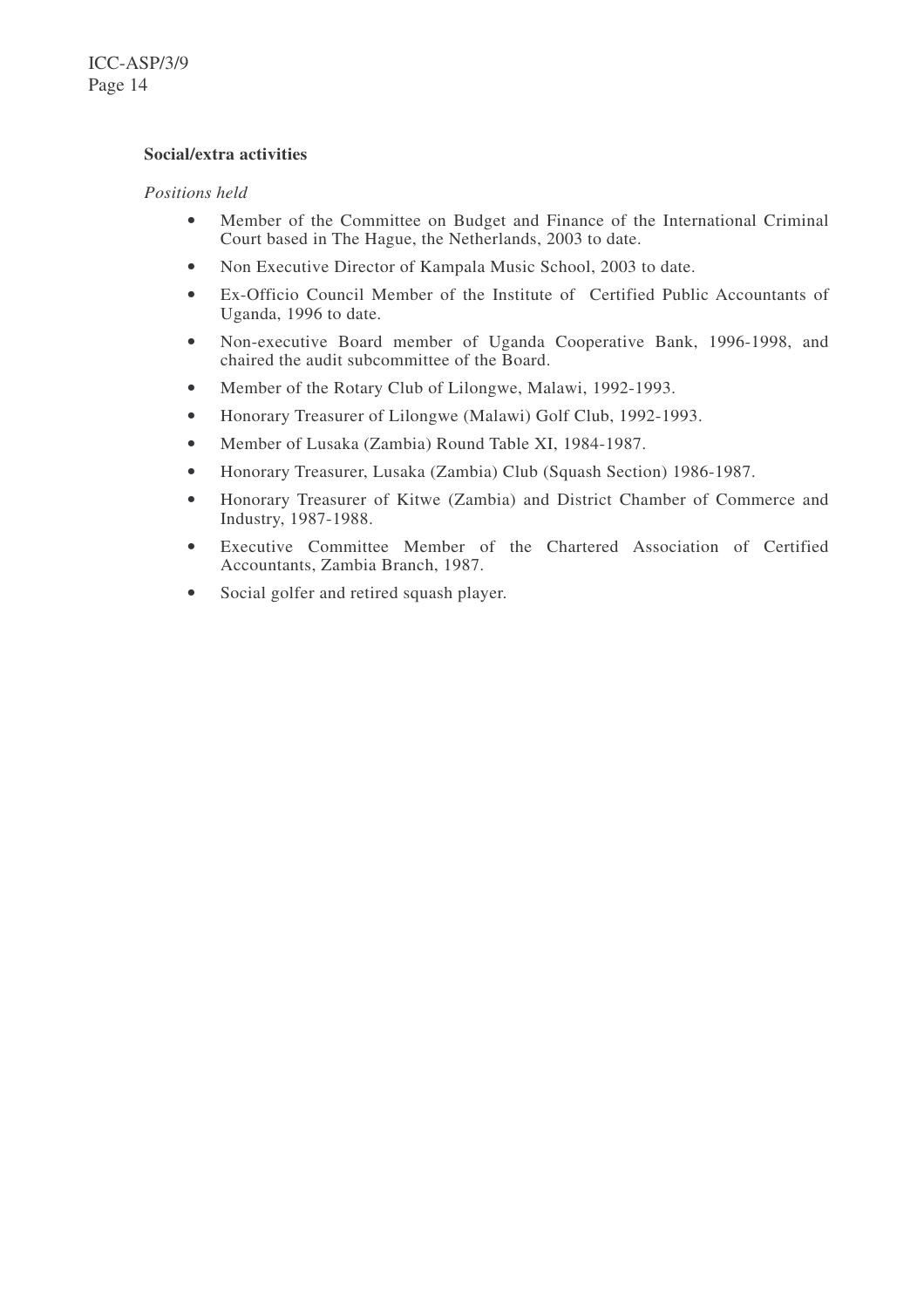# **5. Paschke, Karl (Germany)**

[Original: English]

# **Note verbale**

The Embassy of the Federal Republic of Germany presents its compliments to the Secretariat of the Assembly of States Parties to the Rome Statute of the International Criminal Court and has the honour to communicate that the German Federal Government has decided to nominated Mr. Karl Theodor Paschke as a candidate for the elections of members of the Committee on Budget and Finance, to be held at the third session of the Assembly of States Parties in The Hague in September 2004.

Mr. Paschke's curriculum vitae is enclosed.

…

### **Statement of qualifications**

| Since 2003 | Chairman of the Committee on Budget and Finance of the<br>International Criminal Court, The Hague                   |
|------------|---------------------------------------------------------------------------------------------------------------------|
| 2002-2003  | Management Adviser to the Council of Europe in Strasbourg/France                                                    |
| 1999-2000  | Ambassador-at-large in charge of internal organization, German Foreign<br>Office, Berlin                            |
| 1994-1999  | Under-Secretary-General for Internal Oversight Services, United Nations,<br>New York                                |
| 1990-1994  | Director General for Personnel and Management, Foreign Office, Bonn                                                 |
| 1987-1990  | Minister Plenipotentiary and Deputy Head of Mission, German Embassy,<br><b>Washington DC</b>                        |
| 1984-1986  | Permanent Representative of Germany to the United Nations and other<br>International Organizations, Vienna, Austria |
| 1980-1984  | Spokesperson of the Foreign Office, Bonn                                                                            |
| 1977-1980  | Press and Public Affairs Counsellor, German Embassy, Washington DC                                                  |
| 1972-1977  | Director of Training for Junior Diplomats, Foreign Office, Bonn                                                     |
| 1968-1971  | Political Counsellor and Deputy Head of Mission, German Embassy,<br>Kinshasa, Democratic Republic of the Congo      |
| 1964-1968  | German Consul in New Orleans, Louisiana, United States                                                              |
| 1960       | Admission to the German Foreign Service after studying law at the<br>universities of Munich and Bonn                |

Karl Th. Paschke was born in Berlin in 1935. He is married and has two grown-up children. In addition to his professional activities, he is a jazz musician and composer.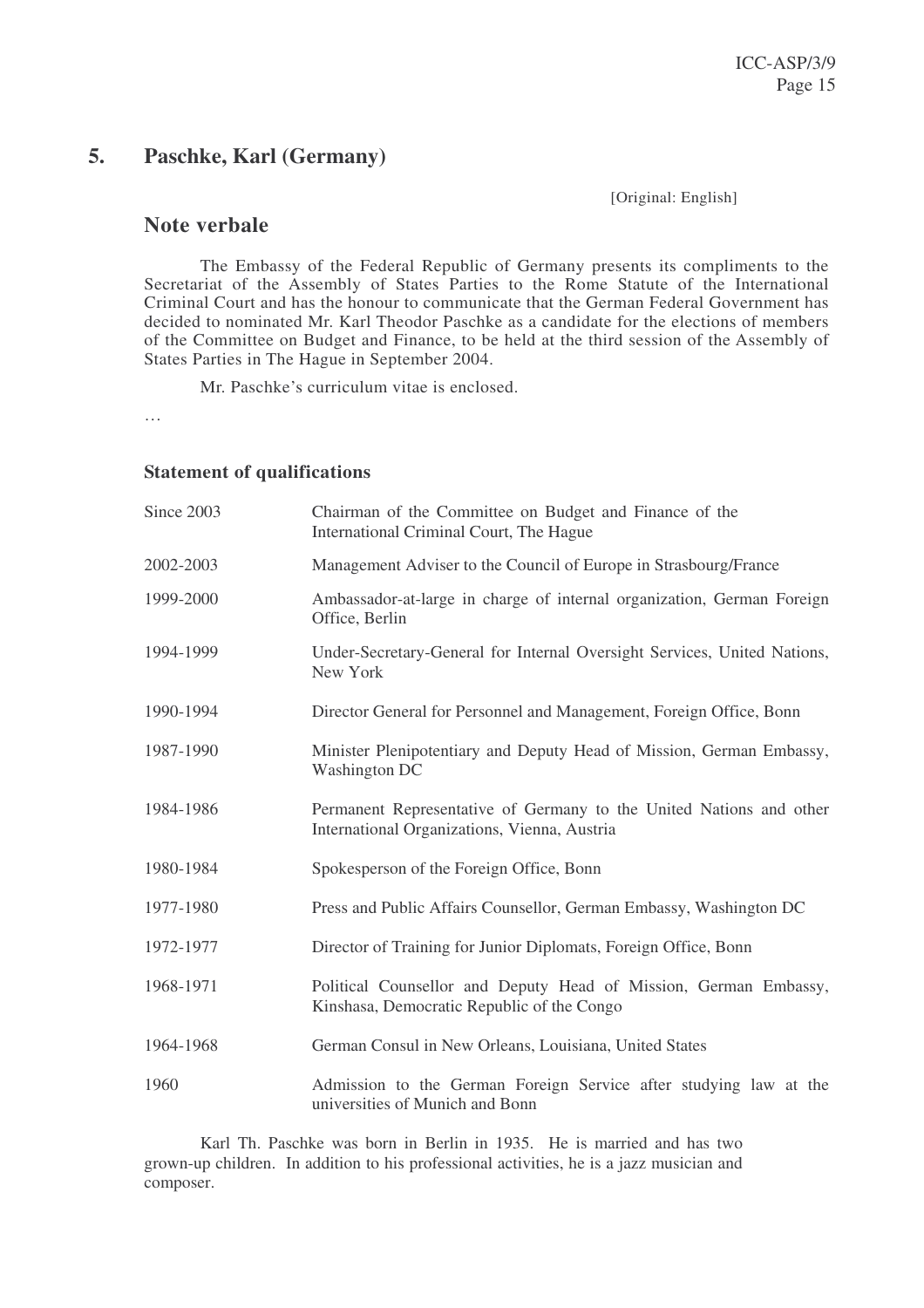# **6. Šteinbuka, Inna (Latvia)**

[Original: English]

# **Note verbale**

The Ministry of Foreign Affairs of the Republic of Latvia presents its compliments to the Director of the Secretariat of the Assembly of States Parties of the International Criminal Court and has the honour to refer to the note regarding the nomination of candidates for membership of the Committee on Budget and Finance of the Assembly of States Parties to the Rome Statute of the International Criminal Court dated 31 March 2004, and has the honour to inform that the Government of Latvia has decided to present the candidature of Dr. Inna Šteinbuka for the reelection to the Committee on Budget and Finance of the International Criminal Court.

Dr. Šteinbuka is an expert of recognized standing and experience in financial matters at the international level, with knowledge in financial and administrative issues of the International Criminal Court, first elected to the Committee in 2003. Dr. Šteinbuka is a Chair of the Utilities Commission of the Republic of Latvia and has recently served as an Advisor to the Executive Director of the International Monetary Fund. She has participated in the international projects of the World Bank, OECD, and European Commission. Alongside the professional experience, Dr. Šteinbuka is a professor and authored a great number of publications in the field of economics and finances. The curriculum vita of Dr. Šteinbuka attesting her qualifications is enclosed.

...

### **Statement of qualifications**

Date and place of birth: 8 October 1952, Riga.

#### **Education:**

| 1991      | Dr. habil.oec. Institute of Finance, Moscow                                          |  |  |  |  |  |
|-----------|--------------------------------------------------------------------------------------|--|--|--|--|--|
| 1980      | Dr. oec., Institute of Economics and Finance, St. Petersburg                         |  |  |  |  |  |
| 1970-1975 | University of Latvia, Faculty of Economics, speciality: economist –<br>mathematician |  |  |  |  |  |

#### **Academic degrees:**

| 1997 | Professor of University of Latvia |
|------|-----------------------------------|
| 1992 | Dr.habil.oec                      |
| 1991 | Doctor of Economic Sciences       |
| 1985 | Research fellow                   |
| 1980 | Candidate of Economic Sciences    |

#### **Professional Experience:**

| $2003 - now$ | International Criminal Court, Member of Committee on Budget and Finance            |  |  |  |  |
|--------------|------------------------------------------------------------------------------------|--|--|--|--|
| $2001 -$     | The Public Utilities Commission, Chair                                             |  |  |  |  |
| 1999-2001    | International Monetary Fund, Advisor to Executive Director, North-Baltic<br>office |  |  |  |  |
| 1991-1999    | Ministry of Finance, Director, Economic Analysis and Fiscal Policy<br>Department   |  |  |  |  |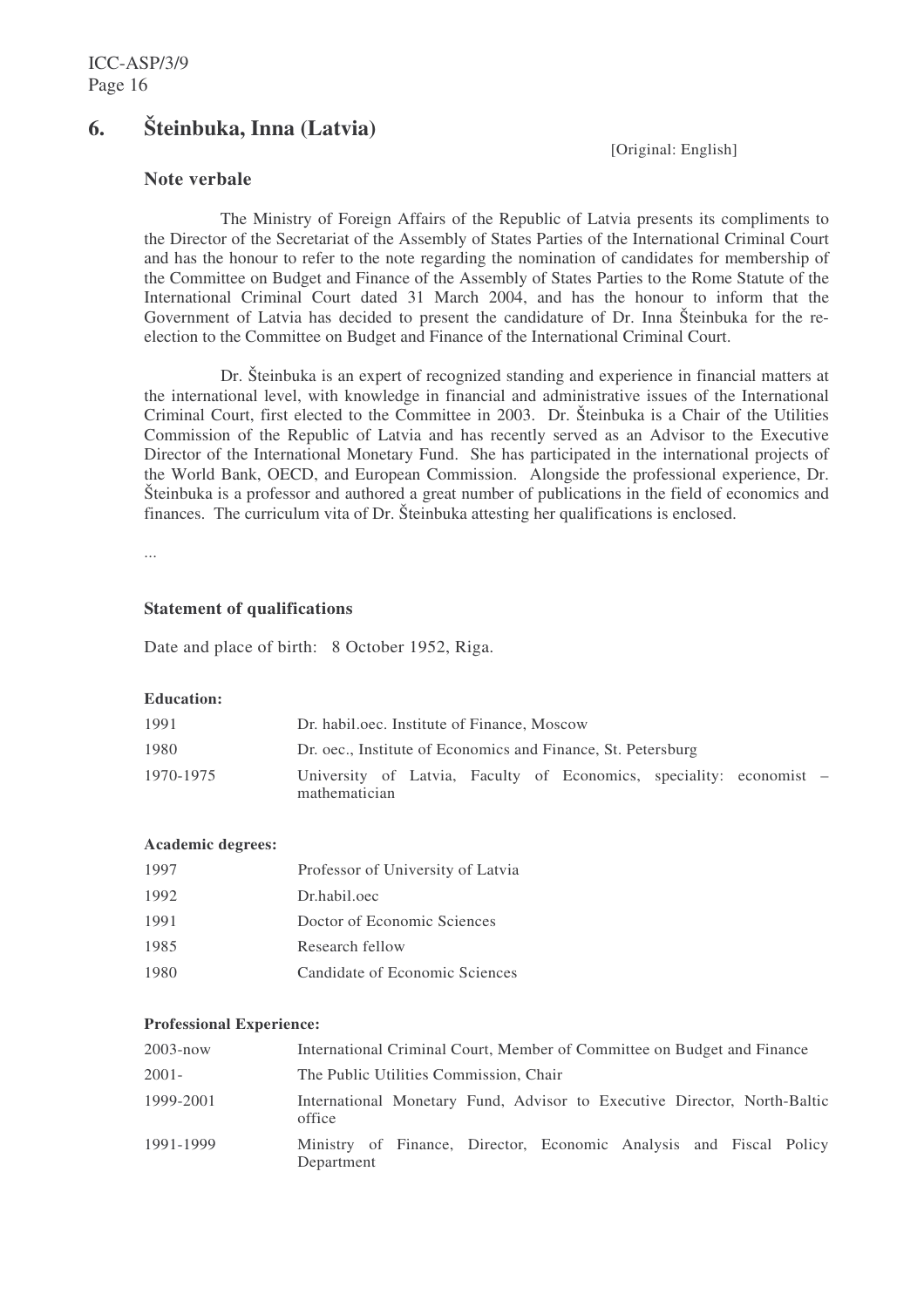#### **Academic Experience**

| $1993 - now$ | Professor of macroeconomics, University of Latvia, Department of<br>International Economics and Business |  |  |  |  |
|--------------|----------------------------------------------------------------------------------------------------------|--|--|--|--|
| 1975-1991    | Institute of Economics, Latvian Academy of Sciences – Research Fellow, Head<br>of Department             |  |  |  |  |
| 1993         | Visiting Researcher, Bank of Finland, Unit of Eastern European Department                                |  |  |  |  |
| 1991         | Visiting Researcher, Heidelberg University, School of Econometrics.                                      |  |  |  |  |

### **Honours and Awards:**

1998 Corresponding Member of the Latvian Academy of Sciences

| Languages: | Latvian, English, Russian |  |
|------------|---------------------------|--|
|            |                           |  |

### **Research, membership in International Projects**

- UN Development Programme, "Latvia. Human Development report 2002/2003. Human Security", (2003, Riga), author
- Consultant for the OECD study "The Economics and Regulatory Environment for Trade in Services in the Transition Economies", (2002).
- Latvian Association for European Union study "Competitiveness of Latvia and promotion of comparative advantages" (2002)
- Consultant for the OECD study "Comparison of Developments in Fiscal Policy in the Baltics". Published in "Baltic States - A Regional Economic Assessment". OECD, February 2000.
- Consultant for the OECD study: "The Baltic States Economic Assessment" (1999).
- Trade Barriers Existing between Central European Countries and their Impact*. PHARE program /*program leader: Prof. Patrick Messerlin, France (1996).
- The Long-term Growth Prospects of the Central and Eastern European Countries in Relation with the Economic and Monetary Union". *EC DG II study /*project leader: Andries Brandsma/  $(1996)$ .
- Collaboration in the IIASA's research project "Impediments to Export in Small Transition Economies", (1995)
- Economic Integration of the Baltic Countries and Eastern Europe in the World and European Economy/Leader of the project: Prof. Carl B. Hamilton, Sweden/(1995)
- The Political Economy of New States in Central and Eastern Europe and the Former Soviet Union, *ESRC* / project coordinator: Prof. Paul G. Hare, U.K. / (1995).
- Privatisation and Employee Ownership in the Baltic Countries, *(ACE - 1993*) /project coordinator: Prof. Niels Mygind (Denmark).
- Adjustment and Growth in Eastern Europe (*ACE-1993);* Governance and Economic Performance in Eastern Europe" *(ACE-1994);* Financial Integration between the EU and the Transition Economies of Central and Eastern Europe" *(ACE-1996)* /project coordinator: Prof. Maxwell J. Fry, U.K.
- New Tax-system for Latvia in the Transition (Leader of the project Prof. Dr. Manfred Rose, Heidelberg University). - *Ministry of Finance of Germany* (1992).
- Monitoring of Selected Industrial Enterprises in the Initial Phase of Transition. *World Bank* (1992)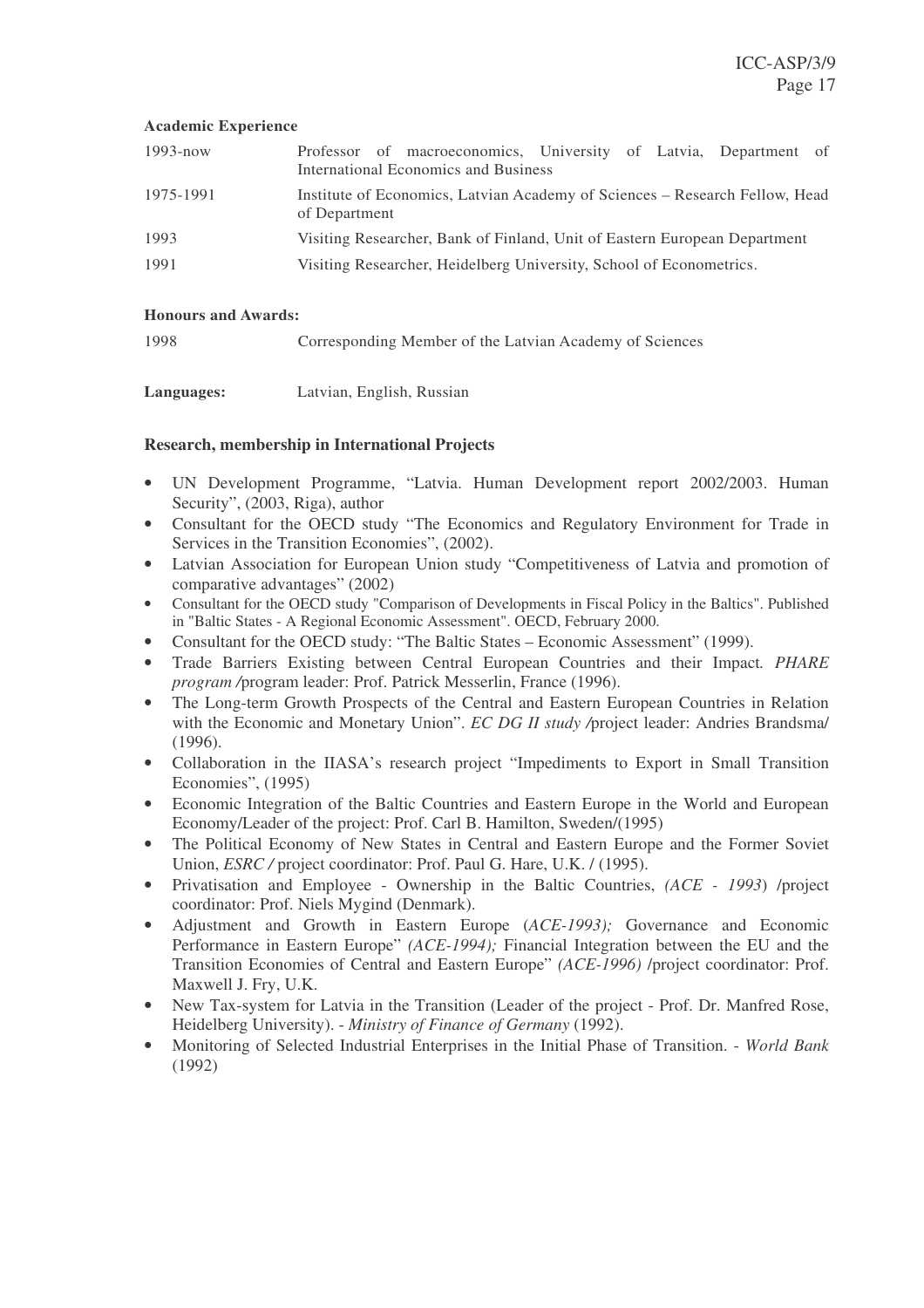### **Publications**

- I.Šteinbuka, "Latvia: An inviting Market", ECTA Review 2004.
- I.Šteinbuka, "Exact methods in tariff regulation. Theory and practice." (in Latvian), published "Sarunas V", Sabiedriskais izglitibas fonds "Jauna akademija", Riga, 2004, 161-172.pg.
- I.Šteinbuka, "Fiscal policy in Latvia: the Past and the Future", published in scientific proceedings of international scientific conference "Strategic role of tax administration and customs in the development of national economy", editor, RTU izdevnieciba, Riga, 2003, 40-46. pg.
- I. Šteinbuka, J.Mikelsons "Preconditions for Information Society Development: How the Regulator Can Contribute", published "Information society and modern business", selected proceedings of international scientific conference, January 31 - February 1, 2003, Ventspils University College, 2004, Jumava, pp.273-279.
- R.Zile, I. Šteinbuka. Latvia on the way to the European Union. Finance and Development. IMF, June 2001, p.30.
- Latvia's Dilemma: Financing Accession Costs While Maintaining Fiscal Constraint. Transition, Transition Newsletter, The World Bank/The William Davidson Institute, Vol.12, no.1, 2001, pp.5-6.
- The Alignments of Latvian Economy in the Context of European Integration. Journal of Baltic Studies, XXXI/2, AABC, 2000. pp.193-204.
- Indicators of the Health of the Financial Sector. Statistika-2000, Latvijas statistiku asociacija. Riga, 2000, pp.71-75.
- R.Zile, I.Šteinbuka et al. Latvia Entering XXI Century: Economics, Finance. Integration. Edited by I. Šteinbuka. Riga, 2000.
- R.Zile, I.Šteinbuka (editor and co-author), et al. Latvia on the threshold of XXI Century: Economics, Finance. 1999, Riga, 151 pp. (in Latvian)
- Nordic Investments in the Baltic Business Frontier (co-authors: Harley Johansen, Folke Snickars). – Submitted to *Lexington Books*, under review for publication, 1999.
- Latvia on the Way to the EU: Economic Policy Convergence. In: *"Latvia and the European Union"* (ed. Barry Lesser), 1999, Dalhousie University, Canada, pp. 49-71.
- Middle-term economic strategy in context of the joining the European Union (co-author Remigijs Pocs). - *LR Ministry of Finance, LR Ministry of Economy, Bank of Latvia*, 1998, Riga, 167 pp.
- How close will we have approached Europe in 5 years? *Kapitals* (Riga), 1998, N 5, p.44, (in Latvian).
- Shady economy and uncollected taxes in Latvia (co-author Ieva Kodolina). *Proc. Faculty of Economics and Business Administration, Credit and Tax Politics, coll. 1*, 1998, Riga: University of Latvia, pp. 154-167 (in Latvian).
- Latvia: human development report. Chapter 1: team members. 1998, UNDP, Riga
- Country Studies: Latvia (co-author: Aleksandra Cirule). (Chapter in monograph *Trade Growth in Transition Economies. Export Impediments for Central and Eastern Europe,* ed. by Richard N. Cooper and Janos Gacs. IIASA) 1997, pp. 114-149.
- Comment on "The Global and Regional Outlooks in the Baltics" by Piritta Sorsa. Chapter in monograph*: Regionalism and the Global Economy: The Case of Central and Eastern Europe,* ed*.* by Jan J. Teunissen. FONDAD, The Hague), 1997. pp. 185-188.
- Economics of the Baltic States. *The Baltic Review*, 1997, vol.13, pp. 23-27.
- Latvia on the way to the European Union. *Ministry of Finance of the Republic of Latvia, Bulletin* No.2, 1997.
- Latvia: human development report. Chapter 1: team member, 1997, UNDP, Riga (in Latvian).
- Fiscal Adjustment in Latvia under Transition (co-author: Martins Kazaks). *Centre for Economic Reform and Transformation, Discussion Paper* No. 96/1. Heriot-Watt University, Department of Economics, Edinburgh.
- Foreign trade in Latvia: on the way to EU membership (co-author: Aleksandra Cirule). *Stockholm Institute of East European Economies, Working Paper* No. 115, October 1996.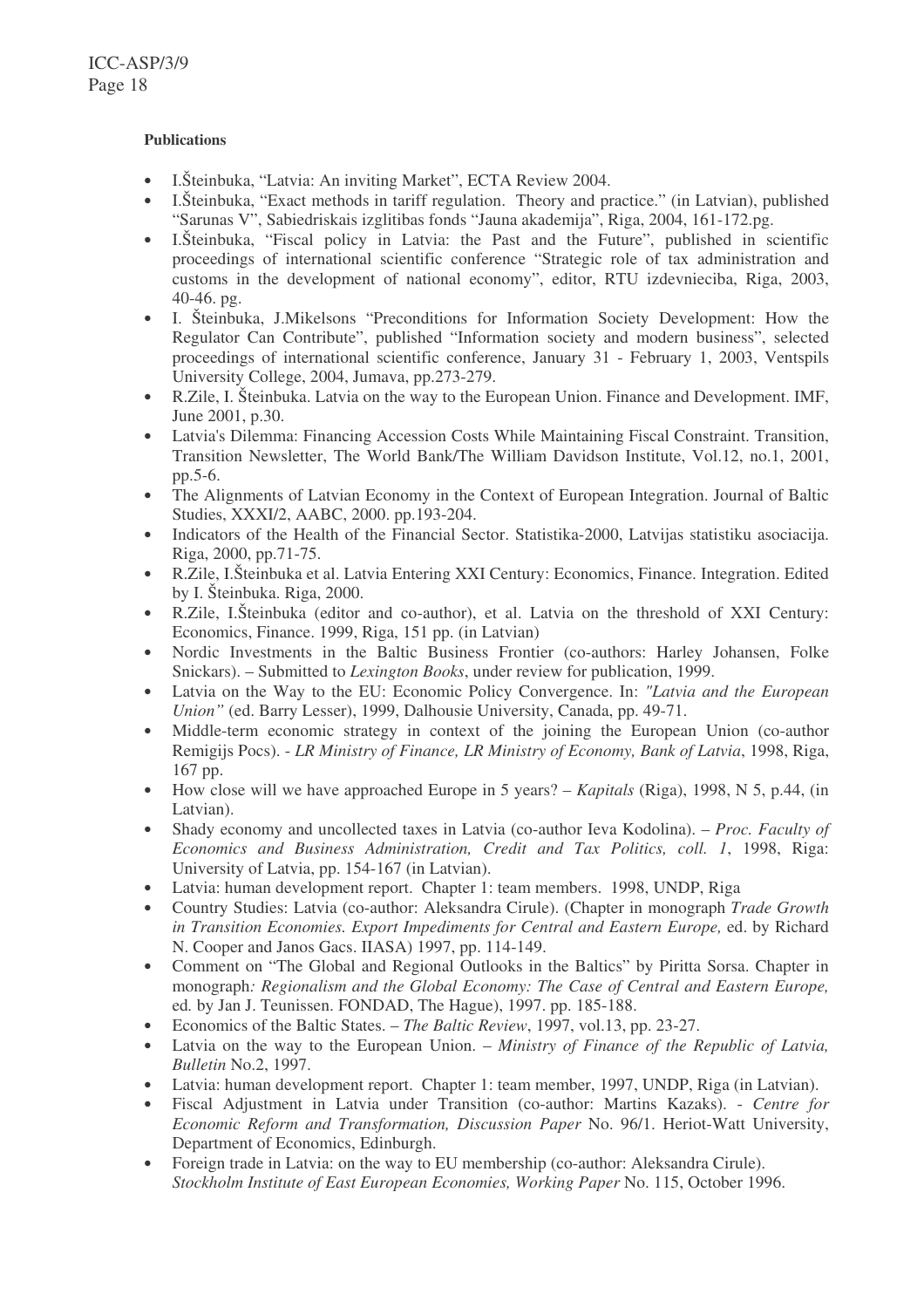- Case study: fiscal reform in Latvia. (Chapter in monograph: Seija Lainela, Pekka Sutela *The Baltic Economies in Transition*, Bank of Finland, 1995)
- Privatization in Latvia and the role of employee ownership. (Chapter in monograph: *Privatization and Financial Participation in the Baltic Countries*, Copenhagen business school. January 1995. Midterm results edited by Niels Mygind)
- Problems of macroeconomic stabilization and inflation control in Latvia. (Chapter in monograph *Baltic Regions and Baltic Links*, ed. by Lars Lundqvist and Lars Olof Persson, NordREFO 1995:2.)
- Factors and consequences of banking crisis in Latvia (co-authors: Edgar Sniegs, Martins Kazaks). – *Ministry of Finance of the Republic of Latvia, Bulletin* Nr. 2, 1995
- The way of reforms: first challenges and first results*. Ministry of Finance of the Republic of Latvia, Bulletin* Nr. 1, 1994
- Baltic States survey (Chapter in monograph *The Economic Consequences of Soviet Disintegration,* editor: J.Williamson, Washington, 1993).
- The Baltic's ways: Intentions, Scenarios, Prospects. *Review of Economics in Transition. Bank of Finland*. 08/1993
- Latvia in transition: first challenges and first results. *Review of Economics in Transition. Bank of Finland*. 08/1993
- Industry Policy in transition: the case of Latvia. *Review of Economics in Transition. Bank of Finland.* 08/1993.
- Economic and financial problems of environment protection in Latvia (Chapter in monograph: *Baltic Sea Region Environmental Protection*, University of Göteborg, 1992).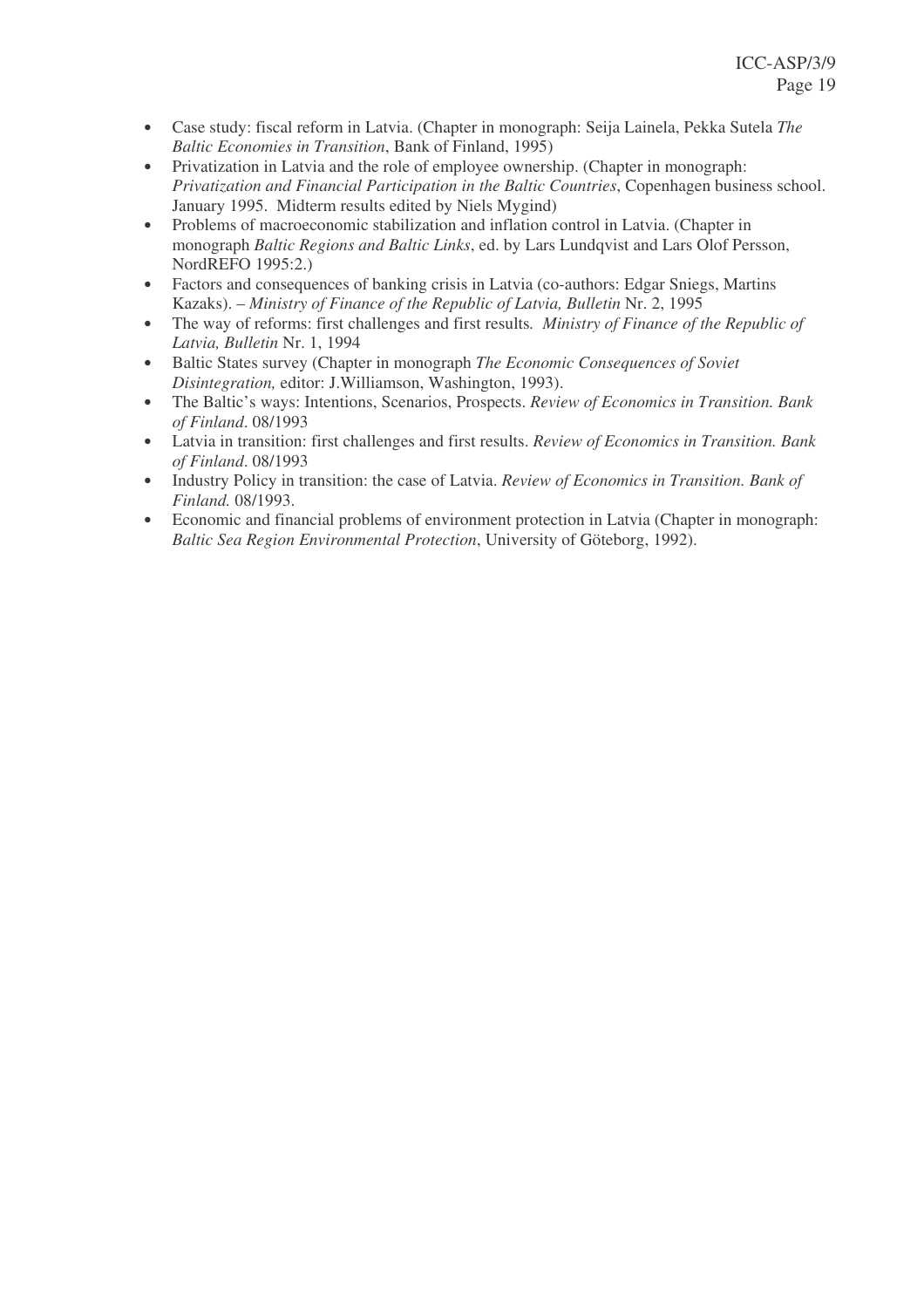# **7. Tilemans, Michel-Etienne (Belgium)**

[Original: French]

# **Letter**

In accordance with resolution ICC-ASP/1/Res.5 of 3 September 2002, with regard to the candidatures for the election of the members of the Committee on Budget and Finance of the Assembly of States Parties to the Rome Statute of the International Criminal Court and with a view to the elections which will take place during the third session of the Assembly of States Parties next September, I have the honour to inform you that the Belgian Government has decided to submit the candidature of Mr. Michel Tilemans to one of the two vacant seats for the Group of Western European and Other Governments for the period 2005-2008.

Please find herewith the curriculum vitae of Mr. Michel Tilemans, which testifies to his internationally acknowledged reputation and experience in financial matters.

…

(Signed) Jean-Marie Noirfalisse

Ambassador of Belgium to the Netherlands

[Original: English/French]

### **Statement of qualifications**

Mr. Tilemans is a Belgian national.

Mr. Tilemans, is an expert of recognized standing in budgetary and administrative matters relating to international organizations. Date and place of birth: 25 April 1962, La Paz.

# **Education**

| 1986-1987                                               | Postgraduate degree in corporate law and tax law, Vrije<br>Universiteit, Brussels.                                    |
|---------------------------------------------------------|-----------------------------------------------------------------------------------------------------------------------|
| 1981-1986                                               | Bachelor of Laws, Université catholique de Louvain-la-Neuve,<br>Belgium.                                              |
| <b>Professional training</b><br>October 1990-March 1991 | Training period at the Commission of the European Union —<br>Directorate-General XVI — banking law and corporate law. |
| Diplomatic career<br>2003-2005                          | Member of the Committee on Budget and Finance of the                                                                  |
|                                                         | Assembly of States Parties to the Rome Statute of the<br>International Criminal Court.                                |
| 2002-2003                                               | Vice-Chairman of the Fifth Committee of the General<br>Assembly of the United Nations (Fifty-seventh session).        |
| 2002                                                    | Member of the Committee on Contributions of the United<br>Nations.                                                    |
| 2000-present                                            | First Secretary, Permanent Mission of Belgium to the United<br>Nations (administrative and budgetary matters).        |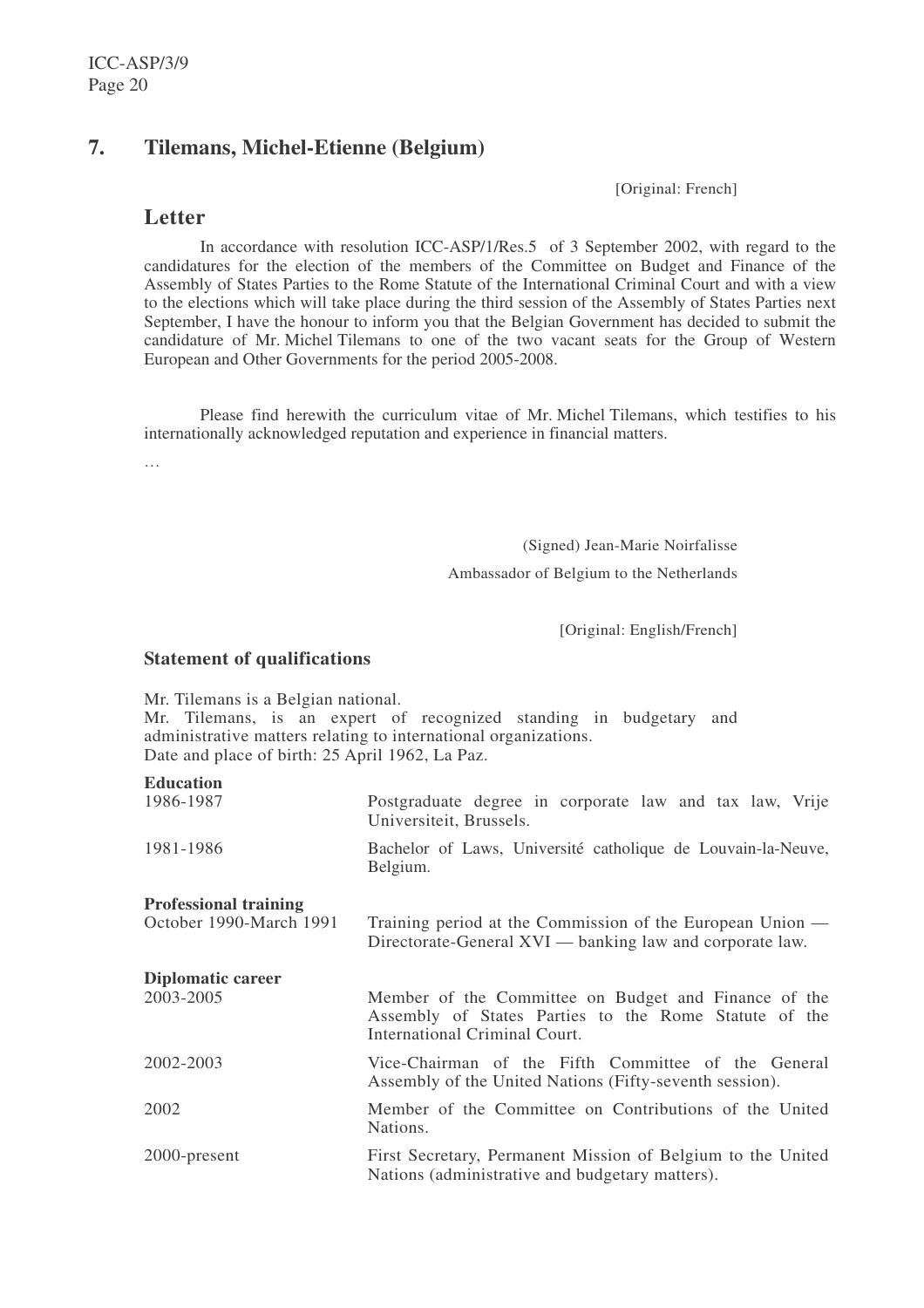| 1997-2000            | First Secretary, Permanent Mission of Belgium to the North<br>Atlantic Treaty Organization (NATO) (committee on emergency<br>civilian planning, committee on guidelines for SFOR and<br>KFOR policies).   |
|----------------------|-----------------------------------------------------------------------------------------------------------------------------------------------------------------------------------------------------------|
| 1996-1997            | Seconded to the United Nations Transitional Administration<br>for Eastern Slavonia, Baranja and Western Sirmium (UNTAES) -<br>unit for reconstruction and economic development, rapid-impact<br>projects. |
| 1994-1996            | Second Secretary, Embassy of Belgium to Warsaw - economic<br>affairs.                                                                                                                                     |
| June - December 1993 | Attaché, Permanent Mission of Belgium to NATO.                                                                                                                                                            |
| 1991                 | Diplomatic service examination.                                                                                                                                                                           |

# **Other professional experience**

1988 Junior tax adviser, Société Lawtax S.A. (tax law advice and auditing firm, Brussels).

**- - - 0 - - -**